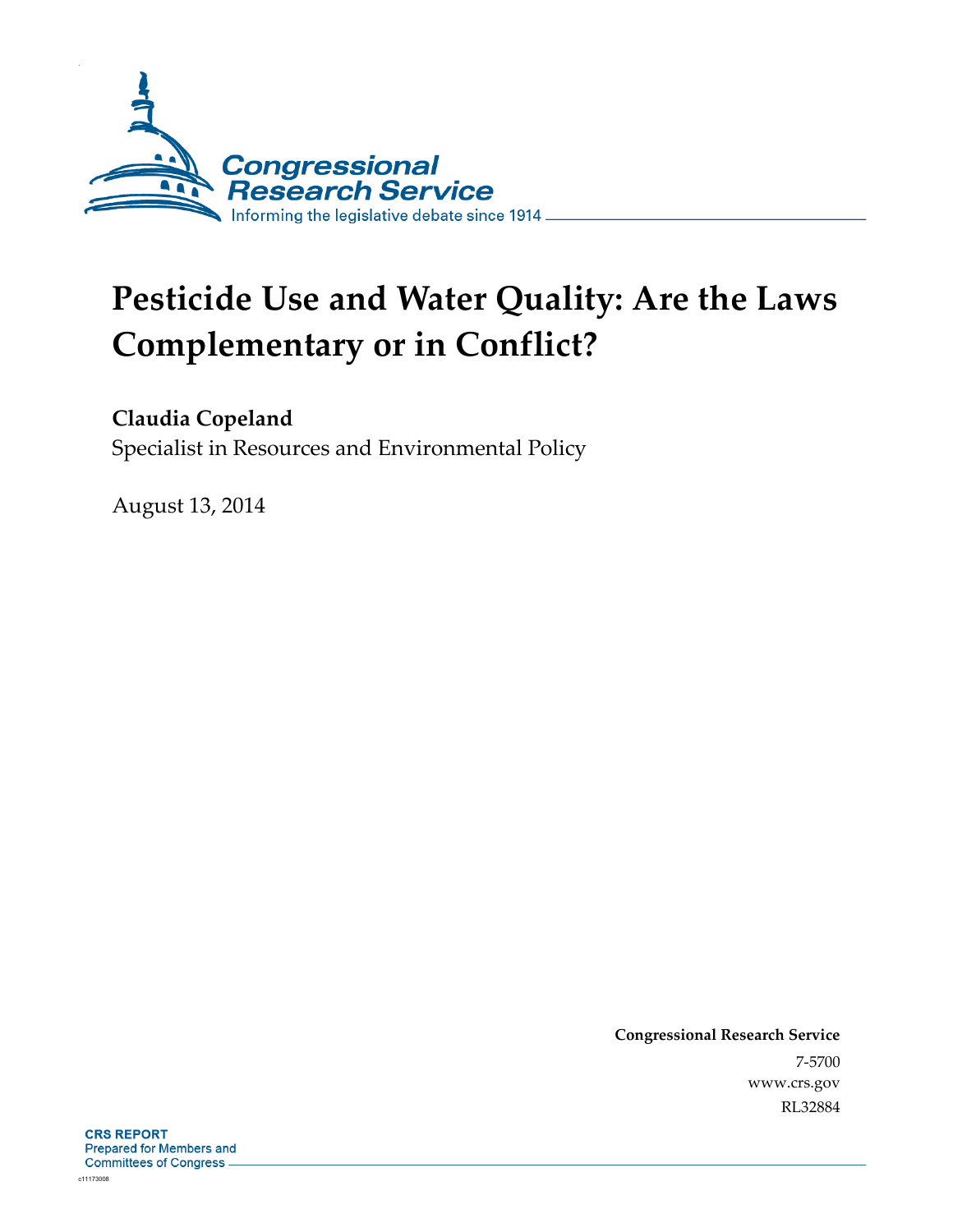## **Summary**

This report provides background on the emerging conflict over interpretation and implementation of the Federal Insecticide, Fungicide, and Rodenticide Act (FIFRA) and the Clean Water Act (CWA). For the more than 30 years since they were enacted, there had been little apparent conflict between them. But their relationship has recently been challenged in several arenas, including the federal courts and regulatory proceedings of the Environmental Protection Agency (EPA). In this report, a brief discussion of the two laws is followed by a review of the major litigation of interest. EPA's efforts to clarify its policy in this area are discussed, including a regulation issued in 2006 that was subsequently vacated by a federal court, as well as possible options for EPA and Congress to address the issues further.

FIFRA governs the labeling, distribution, sale, and use of pesticides, including insecticides and herbicides. Its objective is to protect human health and the environment from unreasonable adverse effects of pesticides. It establishes a nationally uniform labeling system requiring the registration of all pesticides sold in the United States, and requiring users to comply with the national label. The CWA creates a comprehensive regulatory scheme to control the discharge of pollutants into the nation's waters; the discharge of pollutants without a permit violates the act.

Several federal court cases testing the relationship between FIFRA and the CWA have drawn attention since 2001. In two cases concerning pesticide applications by agriculture and natural resources managers, the U.S. Ninth Circuit Court of Appeals held that CWA permits are required for at least some discharges of FIFRA-regulated pesticides over, into, or near U.S. waters. It held in a third case that no permit was required for the specific pesticide in question. In 2010, the U.S. Second Circuit Court of Appeals ruled that a CWA discharge permit for mosquito control activities was not required before April 2011.

Several of the rulings alarmed a range of stakeholders who fear that requiring CWA permits for pesticide application activities would present significant costs, operational difficulties, and delays. Pressed to clarify its long-standing principle that CWA permits are not required for using FIFRA-approved products, EPA in 2006 issued a rule to formalize that principle in regulations. Environmental activists strongly opposed EPA's actions, arguing that FIFRA does not protect water quality from harmful pollutant discharges, as the CWA is intended to do. Other stakeholders, such as pesticide applicators, endorsed the rule. The rule was challenged, and in 2009 a federal court vacated the regulation. The federal government asked the court to stay the order vacating the exemption for two years, to provide time for working with states to develop a general permit for pesticide applications covered by the decision. The court denied the request for rehearing and granted the requested delay, which was extended until October 31, 2011, when EPA issued the permit. Under the final permit, pesticide applicators were covered automatically for discharges before January 12, 2012. However, despite the agency's efforts to minimize regulatory burdens and cost, the permit is controversial.

Some believe that the controversy will only be resolved by congressional action to clarify the intersecting scope of the Clean Water Act and FIFRA. In the  $113<sup>th</sup>$  Congress, the House has passed legislation intended to nullify the 2009 federal court ruling (H.R. 935), and other related bills also have been introduced (S. 175, and S. 802). Similar legislation was included in House farm bill legislation (H.R. 2642), but not in the enacted 2014 farm bill (P.L. 113-79).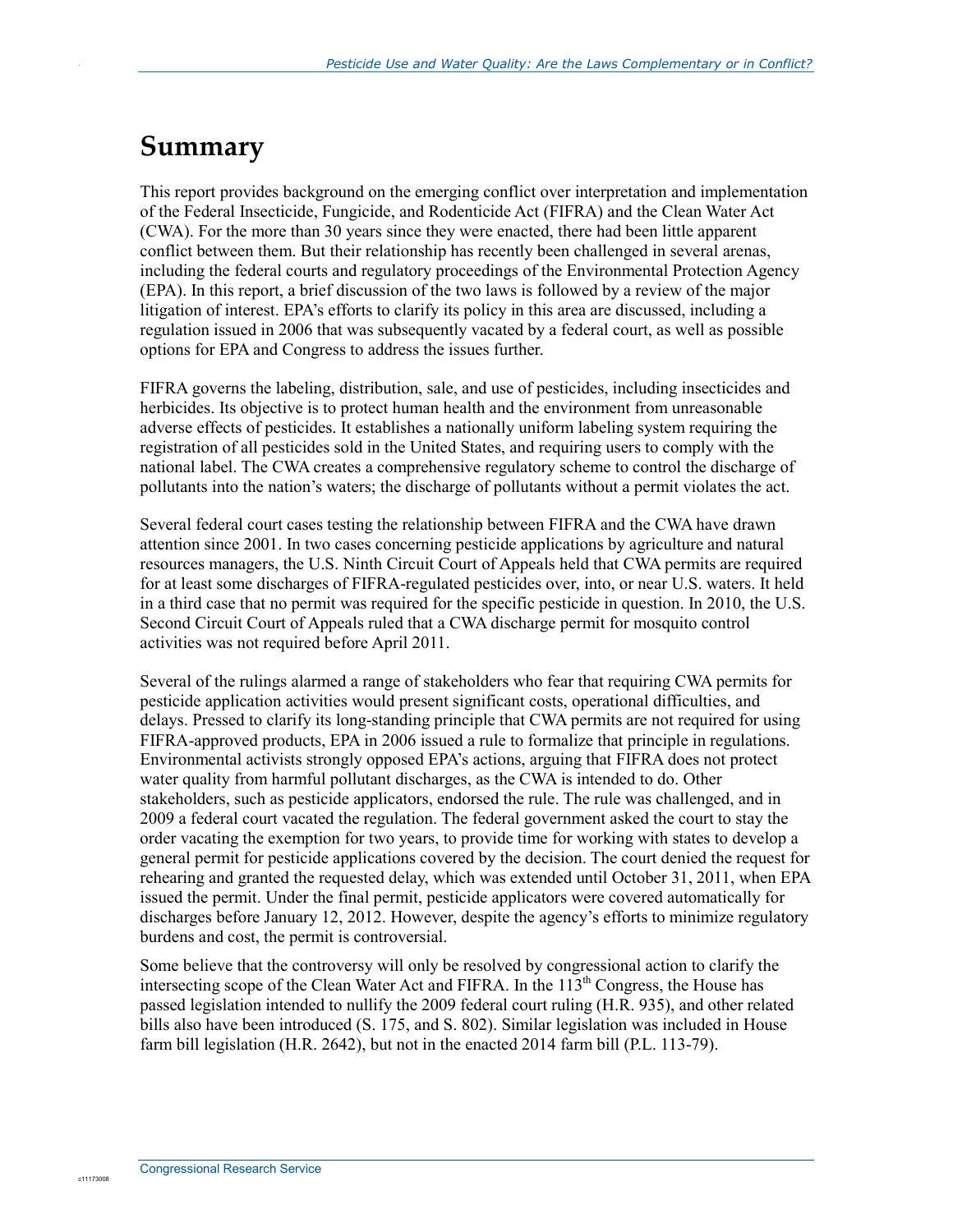## **Contents**

#### Contacts

|--|--|--|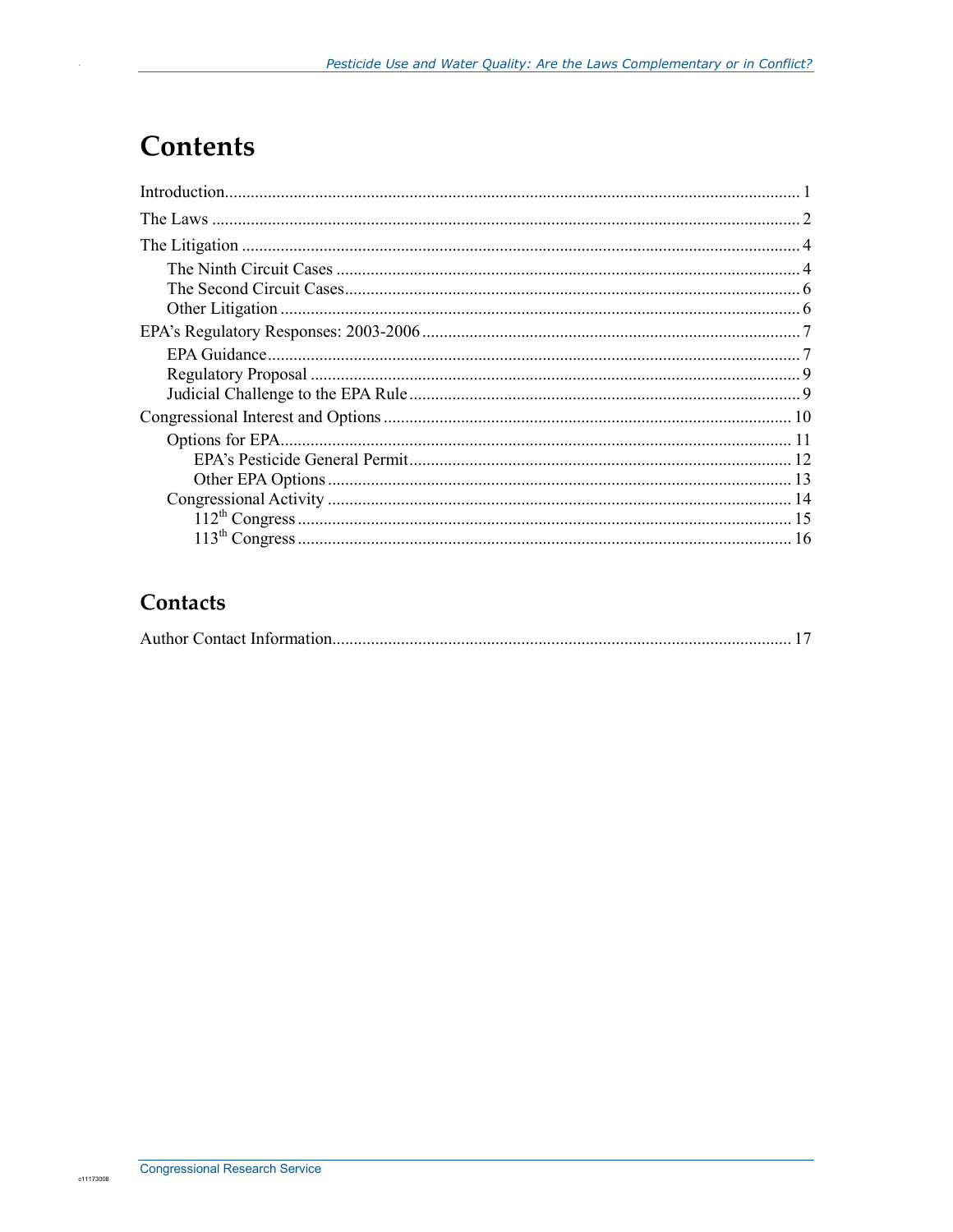## **Introduction**

It has been noted that "[t]he potential for overlapping and potentially conflicting regulatory scope between federal statutes is common, especially in the heavily regulated area of environmental protection."<sup>1</sup> This potential has received attention in connection with implementation of the Federal Insecticide, Fungicide, and Rodenticide Act (FIFRA)<sup>2</sup> and the Federal Water Pollution Control Act (Clean Water Act, CWA).<sup>3</sup> FIFRA requires the Environmental Protection Agency (EPA) to regulate the sale and use of pesticides in the United States through registration and labeling. The CWA is the principal federal law governing pollution in the nation's surface waters.

Pesticides used to control weeds, insects, and other pests receive public attention because of potential impacts on humans and the environment. Depending on the chemical, possible health effects from overexposure to pesticides include cancer, reproductive or nervous-system disorders, and acute toxicity. Similar effects are possible in the aquatic environment. Recent studies suggest that some pesticides can disrupt endocrine systems and affect reproduction by interfering with natural hormones.<sup>4</sup> However, many pesticides and their breakdown products do not have standards or guidelines, and current standards and guidelines do not yet account for exposure to mixtures and seasonal pulses of high concentrations. Effects of pesticides on aquatic life are a concern, because intensive surveys done by the U.S. Geological Survey found that more than one-half of streams sampled had concentrations of at least one pesticide that exceeded an EPA guideline for the protection of aquatic life. Whereas most toxicity and exposure assessments of pesticides are based on controlled experiments with a single contaminant, sampling by the U.S. Geological Survey found that most contamination of waterbodies occurs as pesticide mixtures.<sup>5</sup>

For the more than 30 years since Congress enacted FIFRA and the Clean Water Act, there had been little apparent direct conflict between them. EPA's operating principle during that time had been that pesticides used according to the requirements of FIFRA do not require regulatory consideration under the CWA. EPA had never required CWA permits for use of FIFRA-approved materials, and EPA rules did not specifically address the issue. However, EPA's interpretation and operating practice regarding the relationship between the two laws have recently been challenged in several arenas. Federal courts have been one of two battlegrounds so far where the potential conflict between the regulatory scope of these two laws has been waged. EPA regulatory proceedings have been the second battleground area. Congressional action adds a third testing of the issues.

At issue is how FIFRA-approved pesticides that are sprayed over or into waters are regulated and, specifically, whether the FIFRA regulatory regime is sufficient alone to ensure protection of water quality or whether such pesticide application requires approval under a CWA permit. The issue arose initially over challenges to some routine practices in the West (weed control in irrigation

 $\overline{a}$ 

<sup>&</sup>lt;sup>1</sup> Randall S. Abate and Matthew T. Stanger, "Pesticides and Water Don't Mix: Addressing the Need to Close a Regulatory Gap Between FIFRA and the CWA," *Environmental Law Reporter News & Analysis*, January 2005, p. 10056.

 $27$  U.S.C. §§136-136y.

<sup>3</sup> 33 U.S.C. §§1251-1387.

<sup>4</sup> For information, see CRS Report R40177, *Environmental Exposure to Endocrine Disruptors: What Are the Human Health Risks?*, by Linda-Jo Schierow and Eugene H. Buck.

<sup>5</sup> U.S. Department of the Interior, U.S. Geological Survey, *The Quality of Our Nation's Waters, Nutrients and Pesticides*, USGS Circular 1225, 1999, pp. 3-9.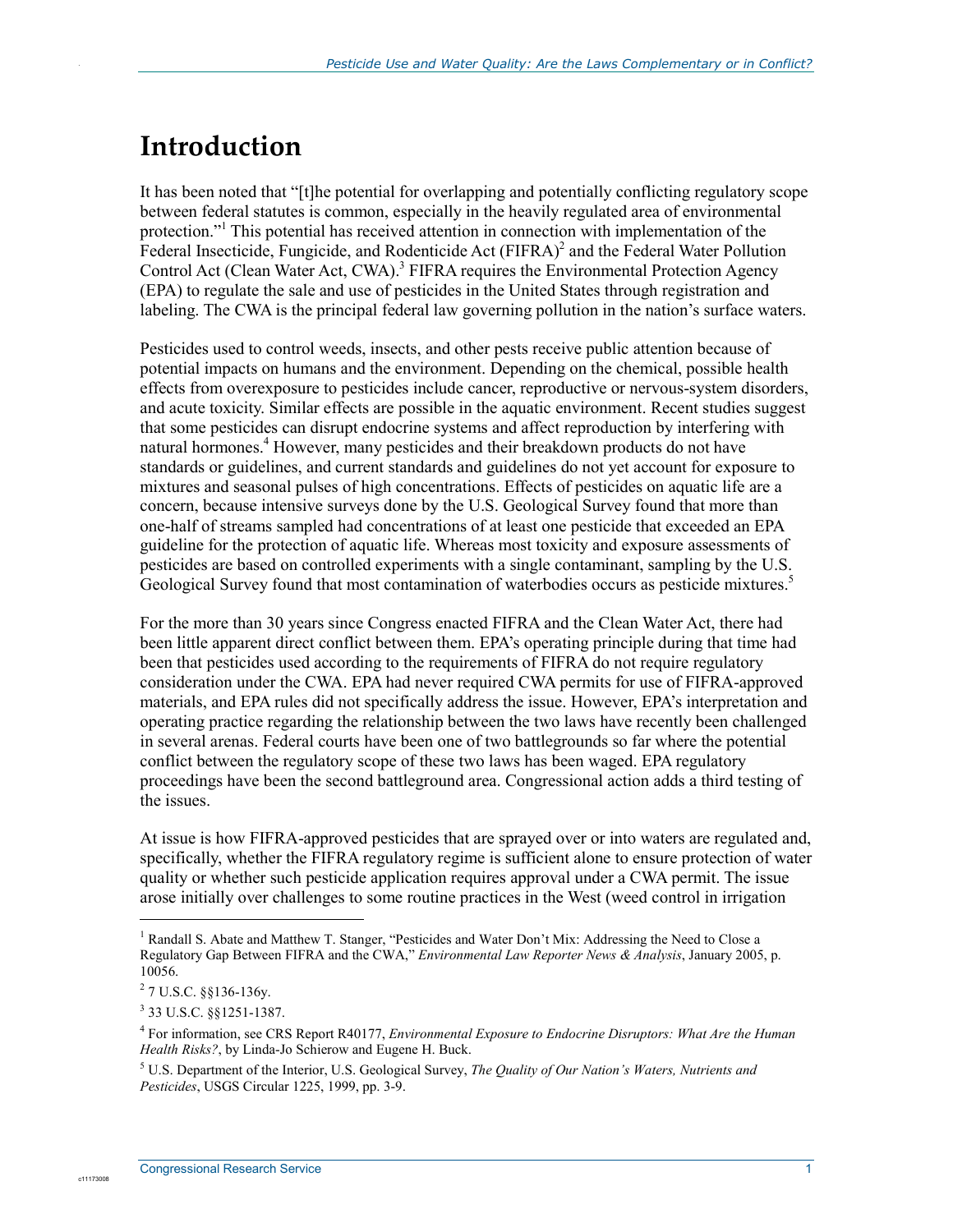ditches and spraying for silvicultural pest control on U.S. Forest Service lands). It subsequently drew more attention in connection with efforts by public health officials throughout the country to combat mosquito-borne illnesses such as West Nile virus. The litigation created uncertainty over whether application of pesticides and herbicides to waterbodies requires a water discharge permit. EPA tried to promulgate policy to clarify the relationship of the two laws and to address conflicts resulting from several judicial rulings, ultimately in a regulation issued in November 2006. That rule was challenged by multiple parties, and in January 2009, a federal appellate court vacated the rule. A related issue of interest to many pesticide applicators, but not yet addressed by EPA policy or rule, concerns pesticides that unintentionally impact waterbodies through drift or migration from nearby land, such as a field of crops.

This report provides background on the conflict over interpretation and implementation of FIFRA and the Clean Water Act. A brief discussion of the two laws is followed by a review of the major litigation of interest. EPA's efforts to clarify its policy in this area and the November 2006 rule and the 2009 federal court ruling are discussed, as well as possible options for EPA and Congress to further address the FIFRA-CWA issues. In June 2010 EPA proposed a draft general CWA permit in response to the court ruling. The permit has not been finalized, and as discussed below, the  $112^{th}$  Congress is considering legislation (H.R. 872) to nullify the court's ruling.

## **The Laws**

FIFRA is a regulatory statute governing the licensing, distribution, sale, and use of pesticides, including insecticides, fungicides, rodenticides, and other designated classes of chemicals. Its objective is to protect human health and the environment from unreasonable adverse effects of pesticides. To that end, it establishes a nationally uniform pesticide labeling system requiring the registration of all pesticides and herbicides sold in the United States, and requiring users to comply with conditions of use included on the national label. A FIFRA label encompasses the terms on which a chemical is registered, and its requirements become part of FIFRA's regulatory scheme. In registering the chemical, EPA makes a finding that the chemical "when used in accordance with widespread and commonly recognized practice ... will not generally cause unreasonable adverse effects on the environment"  $(7 \text{ U.S.C. } §136a(c)(5)(D))$ .

EPA reviews scientific data submitted by pesticide manufacturers on toxicity and behavior in the environment to evaluate risks and exposure associated with the pesticide product's use and takes into account the costs and benefits of various pesticide uses. If a registration is granted, the agency specifies the approved uses and conditions of use, which the registrant must explain on the product label. EPA may classify and register a pesticide product for general use or for restricted use (those judged to be more dangerous to the applicator or to the environment which can only be applied by or under the direct supervision of a person who has been trained and certified). FIFRA preempts state, local, and tribal regulations stricter than or different from EPA rules with respect to labeling requirements, but allows states and localities to adopt more restrictive conditions with regard to sale and use.

Use of a pesticide product in a manner not consistent with its label is prohibited, and the law provides civil and criminal penalties for violations. Under FIFRA, EPA generally enforces the law's requirements. However, the law also gives states with adequate enforcement procedures, laws, and regulations primary authority for enforcing FIFRA provisions related to pesticide use.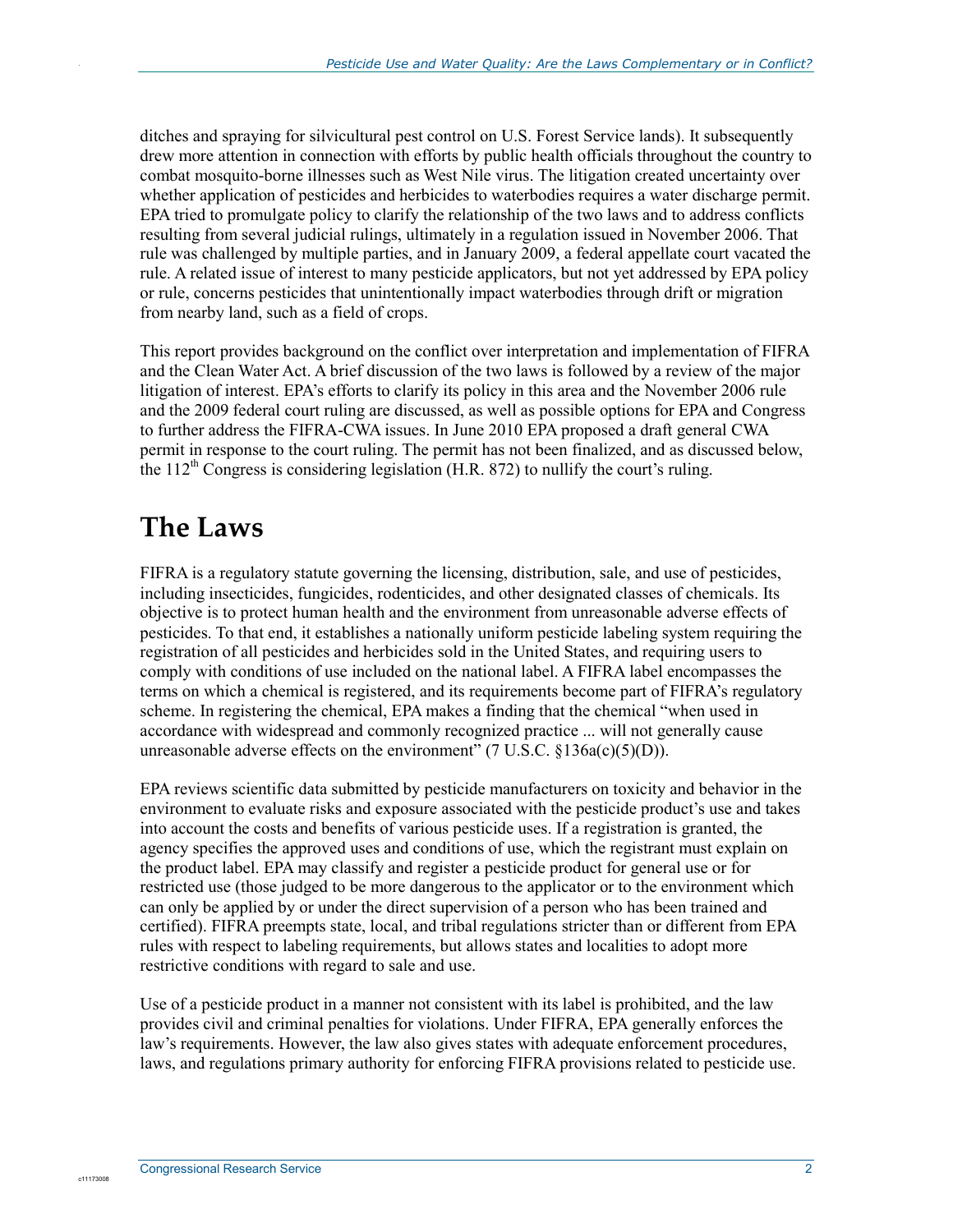The objective of the CWA is to "restore and maintain the chemical, physical, and biological integrity of the Nation's waters." To that end, it creates a comprehensive regulatory scheme to control the discharge of waste and pollutants; the discharge of pollutants into waters of the United States without a permit violates the act. The permit requirement is at the heart of the act's compliance and enforcement strategy. Several aspects of these core requirements in the law are important to evaluating whether the CWA applies to specific activities, including whether there is a discharge from a point source (a discrete conveyance such as a pipe, ditch, container, vessel, or other floating craft), whether the discharge is made into waters of the United States, and whether the material discharged is a pollutant; all of these terms are defined in the act. Especially key in the current context is whether pesticides are pollutants under the act. This issue has been central to much of the judicial and regulatory debate over whether the two laws, CWA and FIFRA, are complementary or in conflict. CWA Section 502(6) (33 U.S.C. §1362(6)) defines pollutant thus:

The term "pollutant" means dredged spoil, solid waste, incinerator residue, sewage, garbage, sewage sludge, munitions, chemical wastes, biological materials, radioactive materials, heat, wrecked or discarded equipment, rock, sand, cellar dirt and industrial, municipal, and agricultural waste discharged into water.

Section 402 of the act establishes the National Pollutant Discharge Elimination System (NPDES) permitting requirement, which regulates the lawful discharge of pollutants. The act defines "discharge of a pollutant" to mean "any addition of any pollutant to navigable waters from any point source" (CWA §502(12); 33 U.S.C. §1362(12)). Discharges are permitted if they are authorized under a NPDES permit that meets CWA requirements, including protecting the receiving waters. NPDES permits specify limits on what pollutants may be discharged and in what amounts. They also include monitoring and reporting requirements. They are either individual case-by-case permits or general permits applicable to similar categories of activities and similar waste discharges. Under the CWA, qualified states issue NPDES permits to regulated sources and enforce permits, and the law allows states to adopt water quality requirements more stringent than federal rules. As of 2012, 46 states have been delegated authority to administer the permit program; EPA issues discharge permits in the remaining states.

The NPDES permit is the act's principal enforcement tool. EPA may issue a compliance order or bring a civil suit in U.S. district court against persons who violate the terms of a permit, and stiffer penalties are authorized for criminal violations of the act. As a practical matter, the majority of actions taken to enforce the law are undertaken by states, both because states issue the majority of permits to dischargers and because the federal government lacks the resources for day-to-day monitoring and enforcement. In addition, individuals may bring a citizen suit in U.S. district court against persons who violate the terms of a CWA-authorized permit or who discharge without a valid permit. FIFRA does not authorize citizen suits.

Throughout the United States, pesticides often are applied in, onto, or near waterbodies to control weeds and insects. Whether those pesticides are adversely affecting water quality has not been a disputed issue until recently. It has been EPA's long-standing practice and interpretation of the laws that a CWA permit is not required when pesticide application is done in a manner consistent with FIFRA and its regulations. But that interpretation has been challenged in several lawsuits brought since the late 1990s that have been decided since 2001.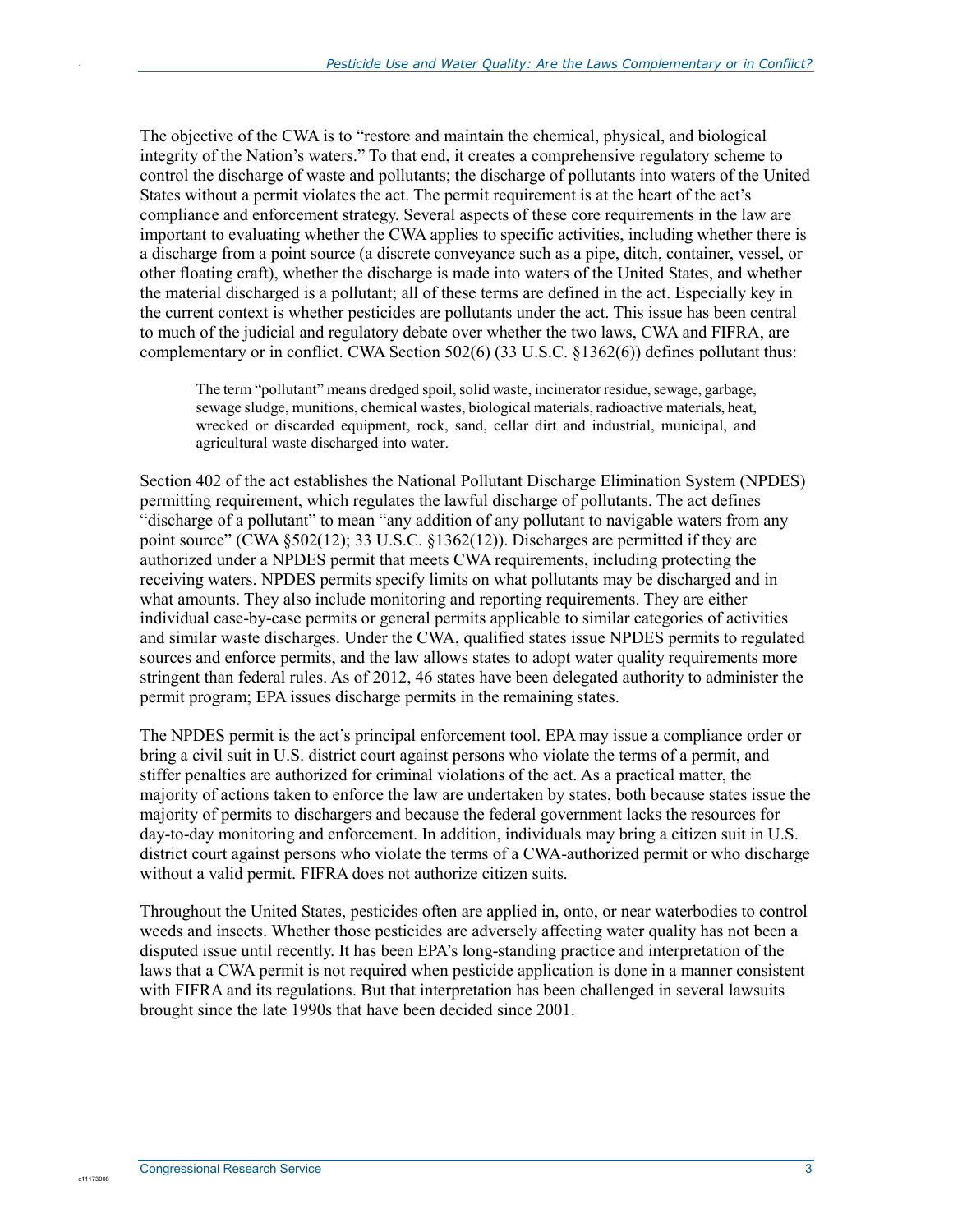## **The Litigation**

Five federal court cases testing the relationship between FIFRA and the CWA have drawn the most attention, three in the U.S. Court of Appeals for the Ninth Circuit in the West, concerning pesticide applications by agricultural and natural resource managers, and two in the Second Circuit Court of Appeals in the East, involving the use of pesticides by government and public health authorities for mosquito control. These cases have been brought principally under the citizen suit provisions of the CWA. Two of the Ninth Circuit decisions have held that CWA permits are required for at least some activity involving the point source discharge of FIFRAregulated pesticides over or into waters of the United States, and the third held that a permit was not required because the specific pesticide was not a chemical waste. The Second Circuit ruled in two cases; most recently, it ruled that trucks and helicopters that discharge pesticides are point sources, but it deferred requiring permits until EPA issues a CWA general permit, which is discussed below.

### **The Ninth Circuit Cases**

The first of the major cases on these issues involved application of herbicides in irrigation ditches. In the case, a major issue was whether the application of pesticides constitutes the discharge of a pollutant. Environmental groups challenged application of an aquatic herbicide called Magnicide H to kill weeds and algae and sought to require that the applicator, a municipal corporation that operates a system of irrigation canals in Oregon, obtain an NPDES permit.

The Ninth Circuit Court of Appeals endorsed the lower court's ruling that the pesticide was a pollutant under the CWA, and that the irrigation canals into which the pesticide was being sprayed are "waters of the United States." $\delta$  But it rejected the lower court's holding that a CWA permit was not required because the pesticide was properly regulated by FIFRA and had an EPAapproved FIFRA label. The appeals court ruled that FIFRA and CWA have different purposes and that, as such, neither could be controlling on the application of the other. The court said that FIFRA creates a comprehensive regulatory scheme for the labeling of pesticides, requiring that all insecticides and herbicides sold in the United States be registered with the EPA. It and the CWA have different, although complementary, purposes, the court said, and using a pesticide with a FIFRA-approved label does not obviate the need to obtain a CWA permit. The FIFRA label is the same nationwide. The CWA permit considers local environmental conditions, which the FIFRA label does not. Thus, a nationwide label on a FIFRA-regulated chemical could not be controlling on whether a CWA permit is required, because it does not account for location-specific requirements. The court reversed the district court's grant of summary judgment in favor of the defendants.<sup>7</sup>

Several of the states within the Ninth Circuit subsequently took actions to respond to this ruling. California and Washington amended their water quality program rules to require NPDES permits

 $\overline{a}$ 

<sup>6</sup> In view of the Supreme Court's June 2006 decision in *Rapanos v. United States* (547 U.S. 715, 2006), coverage of irrigation canals as "waters of the United States" may depend on case-specific circumstances, because the Court's plurality opinion in this case made specific reference to *Headwaters, Inc. v. Talent Irrigation District*. For additional information, see CRS Report RL33263, *The Wetlands Coverage of the Clean Water Act (CWA): Rapanos and Beyond*, by Robert Meltz and Claudia Copeland.

<sup>&</sup>lt;sup>7</sup> Headwaters, Inc. v. Talent Irrigation District, 243 F.3d 526 (9<sup>th</sup> Cir. 2001).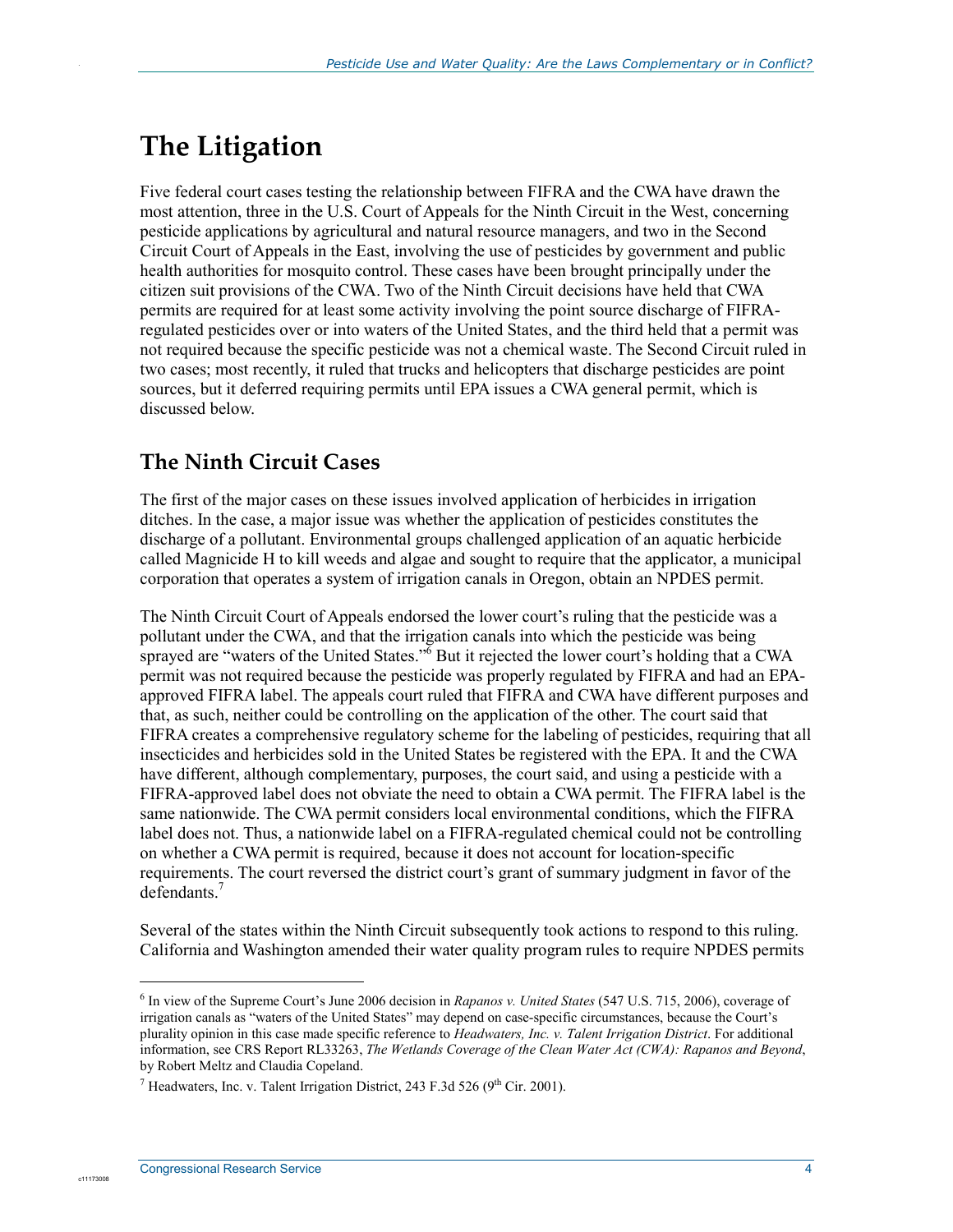for pesticide applicators. Oregon did not mandate permits, but suggested that pesticide applicators obtain state-issued permits to protect against lawsuits. Other states outside of the Ninth Circuit have continued their long-standing practice of not issuing permits to persons who apply pesticides to waters of the United States.

The second major case in the West involved an annual U.S. Forest Service (USFS) aerial spray program over national forest lands in Oregon and Washington. Environmental groups filed a lawsuit challenging the spraying program, saying that the environmental impact statement (EIS) prepared by the USFS was inadequate and that the Forest Service had failed to obtain a CWA permit, which they argued is required for this type of aerial spraying. The appeals court reversed the district court's grant of summary judgment for the Forest Service and instructed the lower court to enter an injunction prohibiting the federal agency from further spraying until it acquires an NPDES permit and completes a revised EIS.<sup>8</sup> The court disagreed with the argument of the Forest Service that the spraying is nonpoint source water pollution, which does not require an NPDES permit. The court held that the insecticides meet the CWA definition of "pollutant" and that the application came from an aircraft equipped with spraying apparatus, thus meeting all of the elements of the CWA's definition of point source pollution.

In September 2003, the EPA General Counsel issued a legal memorandum to officials in states located in the Ninth Circuit responding to the *Forsgren* case. The memorandum said that EPA disagreed with the court's holding in the case and that outside the Ninth Circuit, EPA would continue its long-standing interpretation of FIFRA and the CWA. Within the Ninth Circuit, the memo said, EPA would not acquiesce to the ruling in the case of materials other than pesticides (such as those used for fire control), or in circumstances where pesticides are not applied directly over and into waters of the United States.<sup>9</sup>

The third Ninth Circuit case involved an effort by the Montana Department of Fish, Wildlife and Parks to intentionally apply the pesticide antimycin to a river in order to remove non-native trout species and thus to allow re-introducing a threatened fish species into the river. The director of the department was sued under the citizen suit provision of the CWA by a citizen who sought to require the department to obtain an NPDES permit before applying the pesticide.

The court held in this instance that no NPDES permit was required, because the facts of the case demonstrated that, following application as intended, the antimycin dissipated rapidly, leaving no excess portions or residual chemical that should be characterized as chemical waste, and thus is not a pollutant under the act.<sup>10</sup> Intentionally applied and properly performing pesticides are not pollutants, the court said.

The court distinguished this case from its ruling in *Headwaters*, saying that the factual scenarios differ, because "in that case the 'chemical waste' for which a NPDES permit was required was not a pesticide serving a beneficial purpose and intentionally applied to water, but was a chemical that remained in the water after the Magnicide H performed its intended, beneficial function."<sup>11</sup>

 $\overline{a}$ 

<sup>&</sup>lt;sup>8</sup> League of Wilderness Defenders/Blue Mountains Biodiversity Project v. Forsgren, 309 F.3d 1181 ( $9<sup>th</sup>$  Cir. 2002).

<sup>&</sup>lt;sup>9</sup> Robert Fabricant, EPA General Counsel, "Interpretive Statement and Guidance Addressing Effect of Ninth Circuit Decision in *League of Wilderness Defenders v. Forsgren* on Application of Pesticides and Fire Retardants," memorandum, September 3, 2003, 7 pp.

<sup>&</sup>lt;sup>10</sup> Fairhurst v. Hagener, 422 F.3d 1146  $(9^{th}$  Cir. 2005).

 $11$  Ibid. at 1150.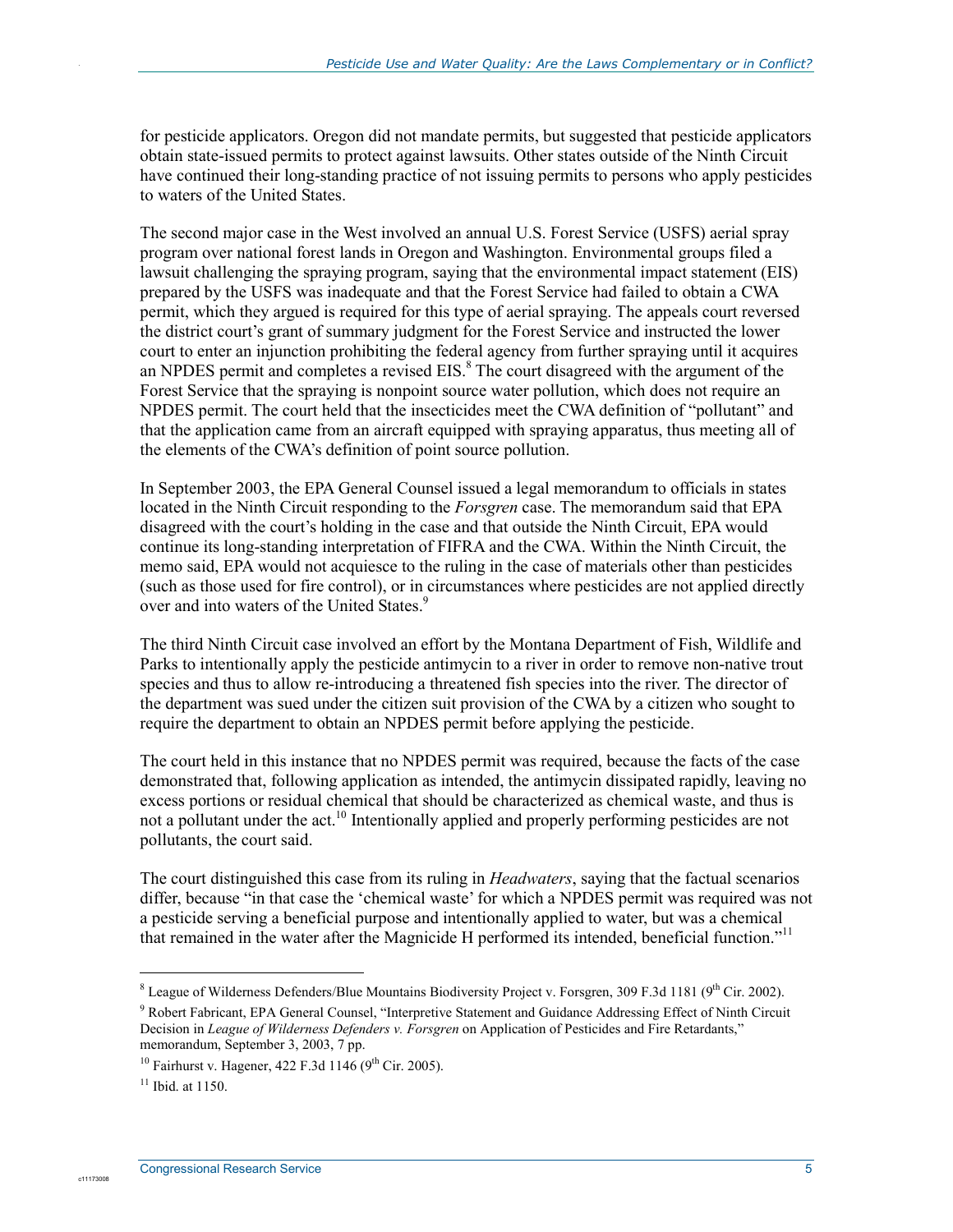Further, the court stated that its analysis accords with EPA's construction of the CWA's definition of "chemical waste" in the context of intentionally applied pesticides, and that the agency's 2003 Interim Statement and Guidance addressing the issue (discussed below) is entitled to some deference. EPA's interpretation as presented in that Interim Statement is reasonable and not in conflict with the expressed intent of Congress, the court said.

#### **The Second Circuit Cases**

Two cases in the Second Circuit involved the use of pesticides for mosquito control. In the first case, several residents of the Town of Amherst, NY, sought to halt aerial application of pesticides without a CWA permit. The district court initially dismissed the case, stating that spray drift is not chemical waste under the CWA and that the pesticide use was best regulated under FIFRA. But the appeals court remanded the case to the district court for further development of the record.<sup>12</sup> Although this ruling may not be cited as precedent, it is notable in that, while EPA had filed an *amicus curiae* brief providing its views on this particular case, the court invited EPA to offer its views broadly on the policy and legal questions. The court stated:

Until the EPA articulates a clear interpretation of current law—among other things, whether properly used pesticides released into or over waters of the United States can trigger the requirement for NPDES permits ...—the question of whether properly used pesticides can become pollutants that violate the CWA will remain open. Participation by the EPA in this litigation in any way that permits articulation of the EPA's interpretation of the law in this situation would be of great assistance to the courts.<sup>13</sup>

The second pertinent case in the Second Circuit also involved the use of pesticides for control of mosquitoes. Plaintiffs in the case, a citizens group, sought an injunction to halt the aerial and ground spraying, arguing that although the pesticides were properly regulated under FIFRA, the spraying program involved the discharge of a pollutant without a CWA permit, and thus was a violation of that law. A federal district court held that FIFRA-compliant spraying activity did not amount to the discharge of a pollutant into navigable waters from a point source, and thus did not violate the CWA. In March 2010, the Second Circuit Court of Appeals disagreed with the district court's finding that trucks and helicopters were not "point source," which are required to have CWA permits in order to discharge lawfully, but this court held that no permits would be required for the challenged activities until EPA issues a general permit, as it plans to do in 2011 (see discussion below, "Options for EPA"). $^{14}$ 

#### **Other Litigation**

Other lawsuits have followed these cases. For example, private citizens who operate an organic fruit farm in Gem County, Idaho, brought suit against the local mosquito abatement district there, seeking to require a CWA permit for pesticide spraying. Finding itself in the proverbial spot "between a rock and a hard place," the mosquito abatement district applied for a permit from EPA, which the agency declined to issue, based on its long-standing policy and legal interpretation. Thereafter, the mosquito abatement district filed a lawsuit against EPA in an

1

<sup>&</sup>lt;sup>12</sup> Altman v. Town of Amherst, N.Y., 47 Fed. Appx. 62 (2d Cir. 2002).

<sup>13 47</sup> Fed. Appx. at 67.

<sup>&</sup>lt;sup>14</sup> Peconic Baykeeper Inc. v. Suffolk County, 2d Cir., No. 09-97-cv, March 30, 2010.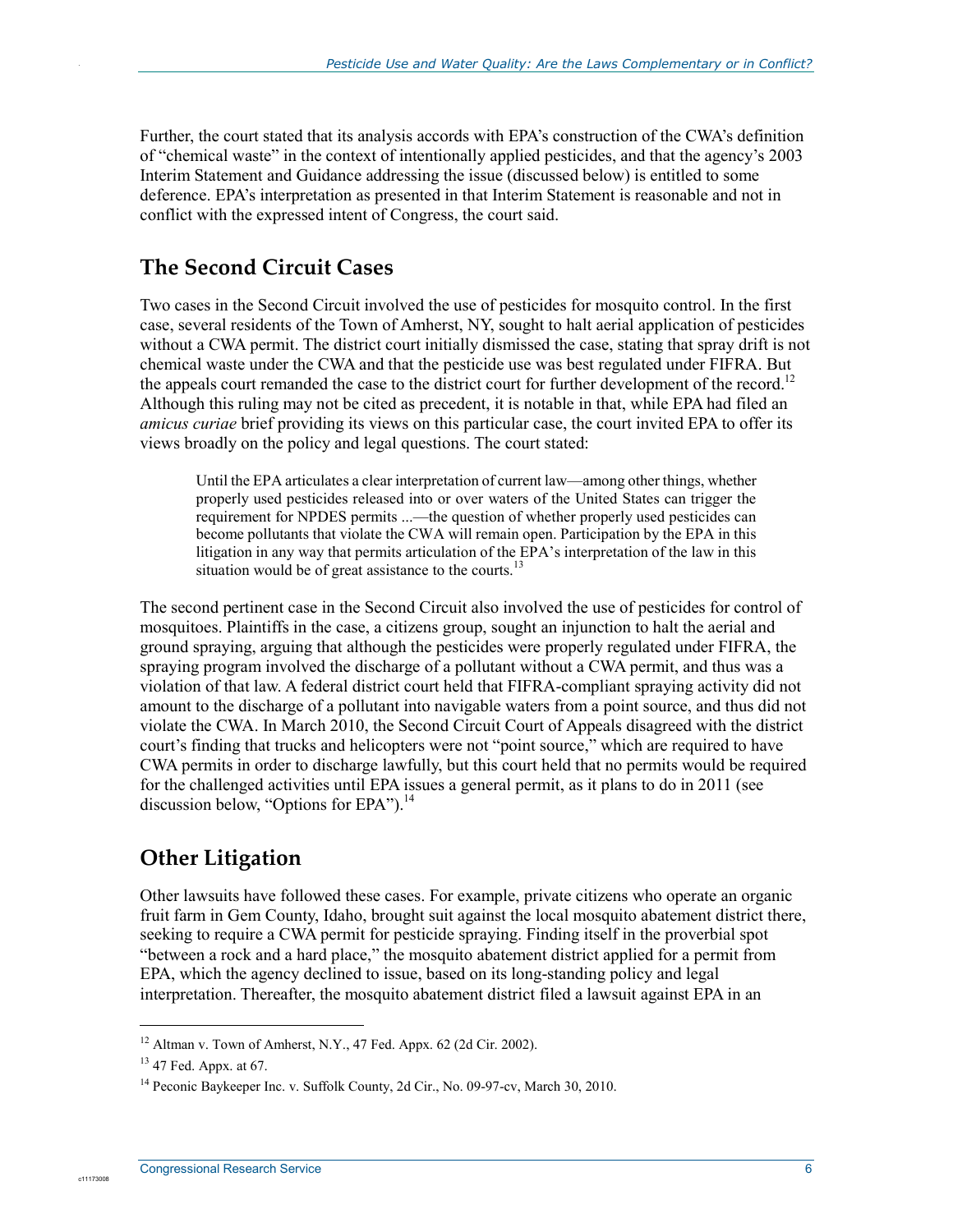attempt to obtain a declaration that a CWA permit is not needed and to avoid the citizen suit litigation, which is pending in federal court in Idaho. The mosquito abatement district asked the federal court either for a judgment saying that no permit is required or, if the court were to determine otherwise, an order directing EPA to process its CWA permit application. In January 2005, the federal district court in the District of Columbia dismissed the case because the mosquito abatement district and EPA were in agreement that no CWA permit is required for pesticide applications that are consistent with FIFRA.<sup>15</sup>

In other locations, citizen groups have given notice, as required by the CWA, of possible lawsuits to expand the precedent from the Ninth Circuit cases to other types of operations. For example, two actions were threatened in 2004 and 2005 against Maine blueberry farmers for failing to obtain a CWA permit for spraying pesticides that may drift off-target from land into waterbodies. In response to the litigation pressure, however, both farmers subsequently announced plans to cease aerial spraying and instead rely on ground spraying, until such time as government or the courts clarify the law.

### **EPA's Regulatory Responses: 2003-2006**

The rulings by the Ninth Circuit in the *Talent* and *Forsgren* cases and possible endorsement by other courts greatly alarmed a range of stakeholders in the regulated community, including forestry, agriculture, and pesticide applicators, as well as municipal and public health officials concerned with the need to control mosquitoes and other vectors associated with diseases such as West Nile virus and malaria. They feared that CWA permit requirements would be extended to agricultural and other activities that have not traditionally been regulated under the CWA. They argue that if permits tailored to particular circumstances are deemed necessary, such requirements would present significant costs, operational difficulties, and delays to applicators. They also would put pressure on limited federal and state CWA permitting resources. In their view, requiring permits will not be environmentally helpful, but the expense and long delays of permitting proceedings will hamper programs that are needed for controlling pests that threaten public health and crops. In response, EPA issued two interpretive guidance documents (in 2003 and 2005) and in 2005 proposed a rulemaking to formalize its long-standing position on CWA-FIFRA issues. A final rule was promulgated in November 2006 but was vacated by a federal court in 2009, as discussed below.

#### **EPA Guidance**

1

c1117300

After the *Altman v. Town of Amherst* ruling in 2002, industry, states, and others, including some in Congress, pressed EPA to clarify the emerging conflicts over the two laws. EPA responded in July 2003 with an interim guidance memorandum and a final guidance document in  $2005$ .<sup>16</sup> The agency's consistent position, expressed in both guidance documents, was that pesticides applied in a manner consistent with FIFRA do not constitute either chemical wastes or biological materials under the definition of pollutant in Section 502(6) of the CWA. The rationale for this position was that it is consistent with over 30 years of CWA administration. At the same time,

<sup>&</sup>lt;sup>15</sup> Gem County Mosquito Abatement District v. EPA, 398 F. Supp. 2d 1 (D.D.C. 2005)

<sup>&</sup>lt;sup>16</sup> U.S. Environmental Protection Agency, "Application of Pesticides to Waters of the United States in Compliance With FIFRA, proposed rulemaking and notice of interpretive statement," 70 *Federal Register* 5093, February 1, 2005.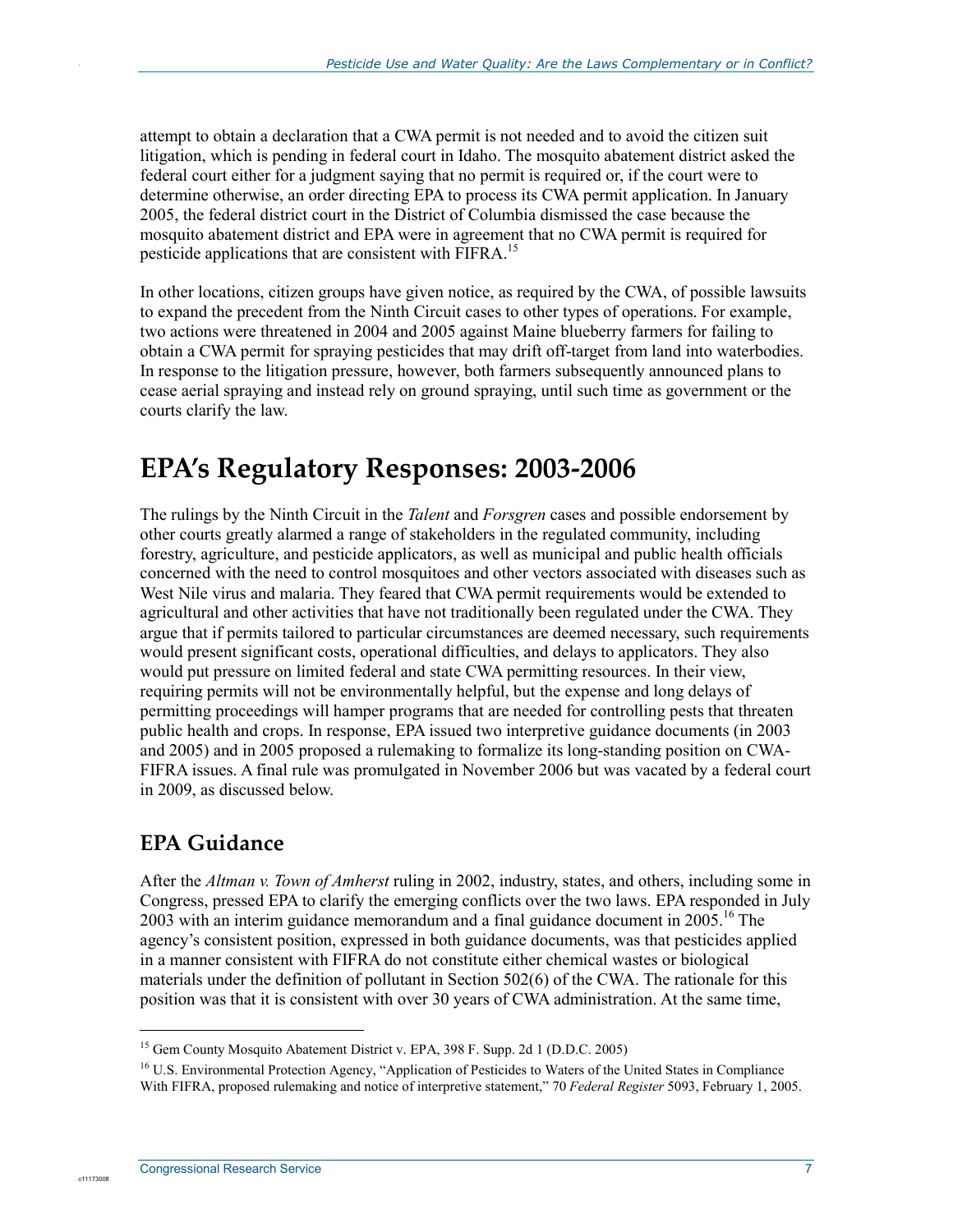EPA said that pesticide applications in violation of FIFRA, that is, when not used or applied according to applicable labeling requirements, would be subject to all relevant statutes, including the Clean Water Act.

Environmental activists strongly objected to EPA's position in the guidance, which they viewed as contrary to the judicial rulings. These groups reiterated points made by the Ninth Circuit court in the *Headwaters* and *Forsgren* rulings, namely that chemical and biological pesticides are pollutants within the meaning of the CWA, because the law defines pollutants broadly and includes, among other substances, chemical wastes, biological materials, and agricultural wastes. As that court has declared, environmentalists said, FIFRA does not override the CWA, and the two statutes must work in tandem to prevent injury to aquatic life. They also argued that EPA was wrongly deciding that materials with beneficial uses should not be construed as pollutants under the CWA.

Environmentalists' objections also went to the policy problems of relying on FIFRA to protect water quality from pesticide applications, as that would be the result of EPA's position. That position, critics said, turns on whether the pesticide application conforms procedurally with FIFRA requirements, not what is the water quality impact of that pesticide. Other concerns raised by critics included the fact that while the FIFRA registration process calls for ecological risk assessment that may be adequate for producing nationally applicable labels, it does not ensure that local water quality standards are maintained and does not account for additive or synergistic effects of multiple pollutants discharged to a particular waterbody. Environmentalists argued that the CWA provides the means to determine whether, and under what conditions, it is safe to discharge a particular pesticide into a particular body of water, and that FIFRA's nationally uniform labeling system cannot do that. FIFRA is not specifically charged with ensuring the chemical, physical, and biological integrity of U.S. waterways, and satisfaction of a pesticide's FIFRA labeling criteria does not automatically satisfy water quality concerns, as the NPDES permit process is intended to do. They also maintained that FIFRA fails to consider the lasting effects that pesticide residues have on a local ecosystem and that localized analysis of the environmental impact of pollutant discharges under the CWA is necessary, due to the toxic residues that remain after pesticide application, which FIFRA does not address.

Industry welcomed the thrust of the EPA guidance but also urged that it be broadened. Agricultural groups requested that EPA include other classes of applications under the guidance, such as aquaculture and crop production. Beyond the types of uses described in the guidance, some argued that EPA should additionally clarify that CWA permits are not required in the case of pesticides that are applied over land and then inadvertently impact waterbodies through drift and migration. Many requested that EPA address the issues definitively in a rulemaking, rather than in non-binding guidance. In their view, without clear regulatory language supporting EPA's interpretation, pesticide applicators would still face the prospect of citizen lawsuits and NPDES permit requirements.

Many states and local governments, including agriculture agencies, irrigation districts, and mosquito abatement districts, strongly endorsed EPA's proposed clarification of its interpretation of the two laws. However, a few—especially states located in the jurisdiction of the federal Ninth Circuit—expressed a different view. The Oregon Department of Environmental Quality and California State Water Resources Control Board commented that the Interim Statement conflicted with legal precedent in the *Headwaters* case. They urged EPA, if it wishes to create an exemption for pesticide applications conducted in compliance with FIFRA, to ask Congress to amend the Clean Water Act and FIFRA accordingly.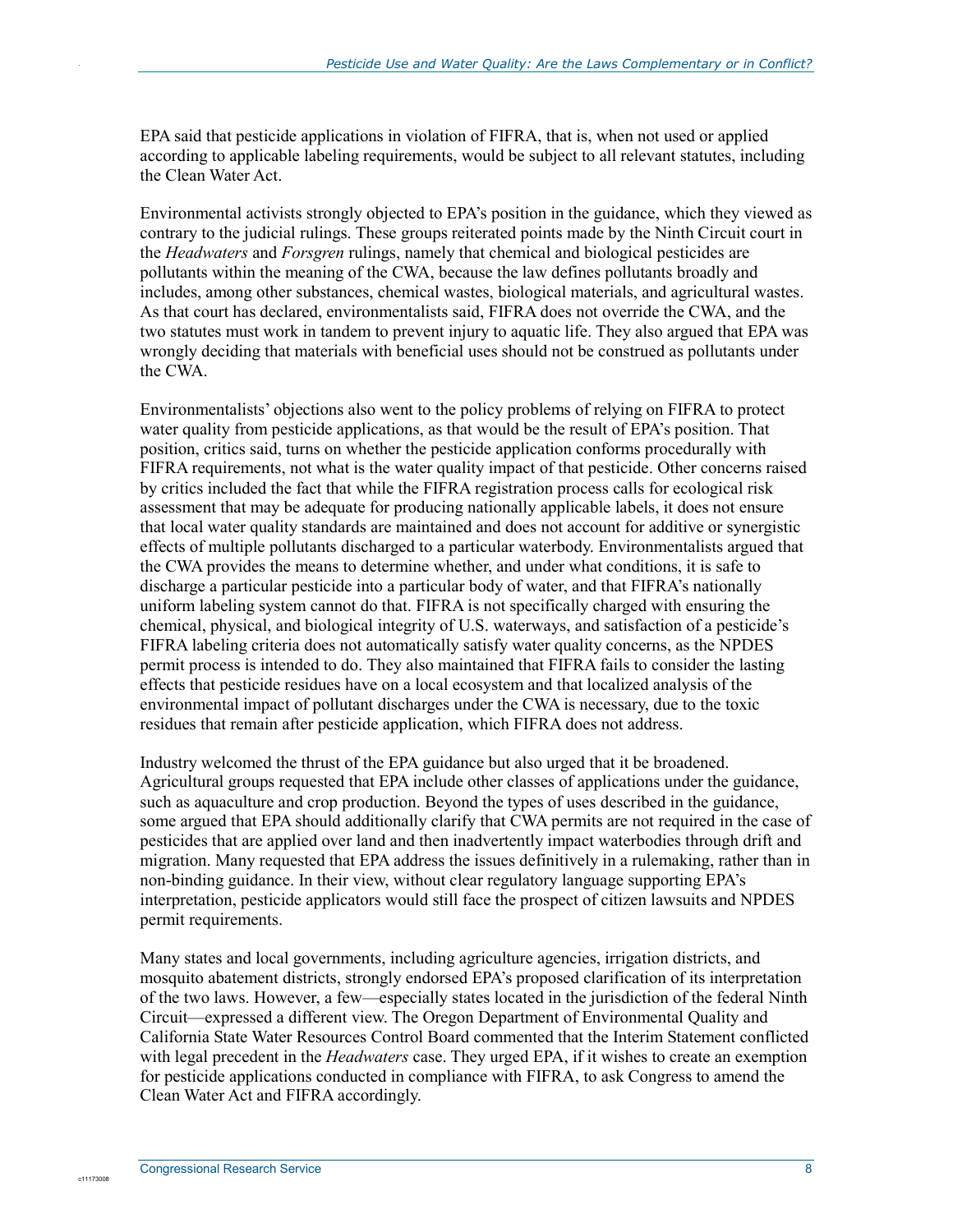#### **Regulatory Proposal**

At the same time that it issued the 2005 guidance, EPA proposed a rulemaking to codify the substance of the guidance in CWA regulations, which it promulgated in November 2006.<sup>17</sup> The final rule, which became effective January 26, 2007, added two specific circumstances that are excluded from NPDES permit requirements, when the application complies with relevant requirements of FIFRA:

- the application of pesticides directly to waters of the United States in order to control pests (e.g., to control mosquito larvae or aquatic weeds); and
- the application of pesticides to control pests that are present over waters of the United States, including near such waters, where a portion of the pesticides will unavoidably be deposited to waters of the United States in order to target the pests effectively.

In the final rule, EPA provided a lengthy discussion of its rationale that pesticides, when applied pursuant to FIFRA, are not chemical wastes or biological materials and thus are not what the CWA defines as "pollutants" (see discussion, page 3). However, EPA also acknowledged that application of pesticides may leave residual materials in U.S. waters after the product has served its beneficial purpose and that these residual materials may be "pollutants" under the act at that later time. Nonetheless, even in such cases, EPA said, the initial application of the pesticide does not require an NPDES permit because EPA does not consider it to be a pollutant *at the time of its*  discharge into water.<sup>18</sup> The agency also responded to some public comments that had criticized the adequacy of FIFRA's registration process for consideration of water quality, local conditions, etc. EPA said that the "regulatory and non-regulatory tools under FIFRA provide means of addressing water quality problems arising from the use of pesticides," particularly the registration and re-registration processes, which consider both human health and aquatic resource impacts.<sup>19</sup>

#### **Judicial Challenge to the EPA Rule**

The 2006 rule prompted multiple lawsuits by industry and environmental groups in almost every judicial circuit nationwide. The litigation was consolidated in the Sixth Circuit Court of Appeals. Industry's challenge argued that the rule was arbitrary and capricious because it treats pesticides applied in violations of FIFRA as pollutants, while treating the same pesticides used in compliance with FIFRA as non-pollutants. It also sought to expand the rule to apply to all pesticides and all agricultural applications of pesticides, including applications to land that drift over or into water. Environmentalists' challenge claimed that, by exempting FIFRA-compliant applications of pesticides from CWA requirements, EPA ignores its duties under the Clean Water Act.

The court's ruling was issued January 7, 2009.<sup>20</sup> EPA had argued that at the time of discharge, a pesticide is a non-pollutant. Excess pesticide or pesticide residues do not exist until after the

1

<sup>&</sup>lt;sup>17</sup> U.S. Environmental Protection Agency, "Application of Pesticides to Waters of the United States in Compliance With FIFRA," Final Rule, 71 *Federal Register* 68483, November 27, 2006.

<sup>18</sup> Id. at 68487.

<sup>19</sup> Id. at 68488-68489.

<sup>&</sup>lt;sup>20</sup> National Cotton Council of America v. U.S. Environmental Protection Agency, 553 F.3d 927 (6<sup>th</sup> Cir. 2009).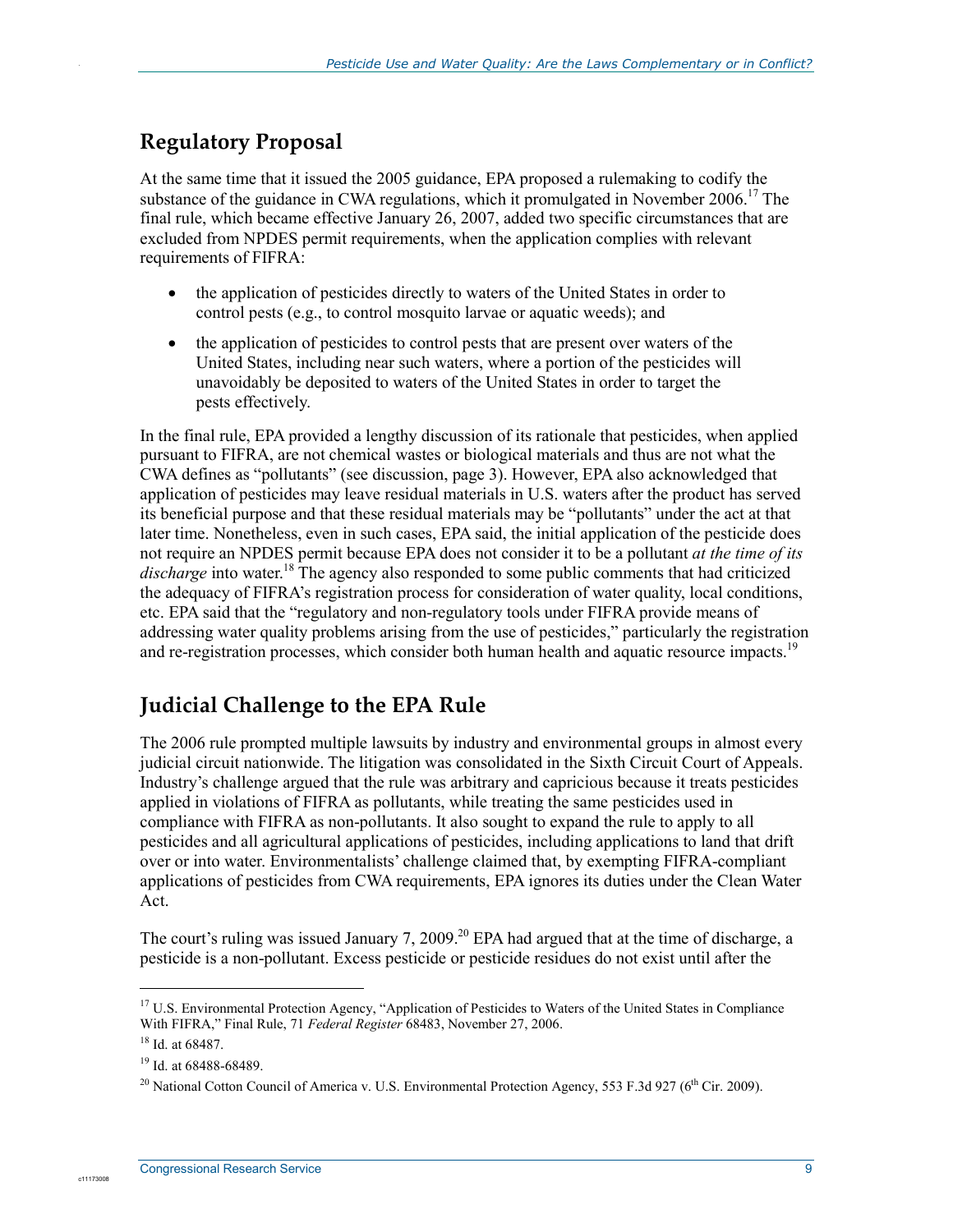discharge is complete, EPA said, and therefore should be treated as nonpoint source pollutants that do not require CWA permits. The court rejected EPA's attempt to "inject[] a temporal requirement to the 'discharge of a pollutant,'" and it said that such an interpretation is unsupported by the CWA, and is also contrary to the purpose of the permitting program. The court said, "If the EPA's interpretation were allowed to stand, discharges that are innocuous at the time they are made but extremely harmful at a later point would not be subject to the permitting program." It concluded that "there is no room for the EPA's argument that residual and excess pesticides do not require an NPDES permit," and the court thus vacated the rule. The vacatur was scheduled to take effect April 9, 2009, but subsequently the Sixth Circuit granted the government's request to delay the effective date of the ruling for two years, so that EPA could develop a regulatory response, as discussed below. In the meantime, the rule remains in effect.<sup>21</sup>

In February 2010, the Supreme Court declined to review the Sixth Circuit's ruling.

### **Congressional Interest and Options**

Congressional interest in these issues became apparent after the first federal appeals court ruling in the 2001 *Headwaters v. Talent* ruling. Two congressional hearings focused on implications of the cases for pesticide use generally and for local governments' efforts to control mosquito-borne illnesses such as West Nile Virus. Also, a hearing also was held on legislation introduced in the 109<sup>th</sup> Congress to clarify the scope of the CWA regarding the use of FIFRA-approved pesticides, fire retardants, and biological control organisms.

The first of these hearings was in October 2002, when a House Transportation and Infrastructure subcommittee held a fact-finding hearing on the issues.<sup>22</sup> The subcommittee's particular concern derived in part from the fact that one of the key practices used to manage stormwater runoff, which is regulated under the Clean Water Act, is to collect and hold it in retention ponds, basins, drainage ditches, etc. Such practices can be at odds with the public health objective of controlling insect-breeding habitat by eliminating or draining sources of standing water. Stormwater management practices typically allow collected water to drain slowly, while public health efforts would prefer that it be removed quickly. Another way to address the public health concerns is to spray pesticides on stormwater management structures and other areas of standing waters. The question for this subcommittee was the uncertainty raised by the litigation over the CWA-FIFRA issues for communities, industries, and others needing to maintain stormwater control systems. An EPA official, while acknowledging that the issue of CWA jurisdiction over pesticide spraying is "new territory" for the agency, said that EPA believes there is no inherent conflict between protecting water quality and preventing mosquito-borne disease. At the hearing, some Members and public witnesses urged EPA to provide guidance to resolve uncertainties raised by the court rulings.

1

 $21$  On June 27, 2013, EPA promulgated a rule to remove the NPDES permit exemption, vacated by the Sixth Circuit in 2009, from CWA regulations. U.S. Environmental Protection Agency, "National Pollutant Discharge Elimination system Regulation Revision: Removal of the Pesticide Discharge Permitting Exemption in Response to Sixth Circuit Court of Appeals Decision, Final Rule," 78 *Federal Register* 38591-38594, June 27, 2013.

<sup>&</sup>lt;sup>22</sup> U.S. Congress, House, Committee on Transportation and Infrastructure, Subcommittee on Water Resources and Environment, "West Nile Virus: The Clean Water Act and Mosquito Control," Hearing, October 10, 2002, 107<sup>th</sup> Cong.,  $2<sup>nd</sup>$  sess., unpublished.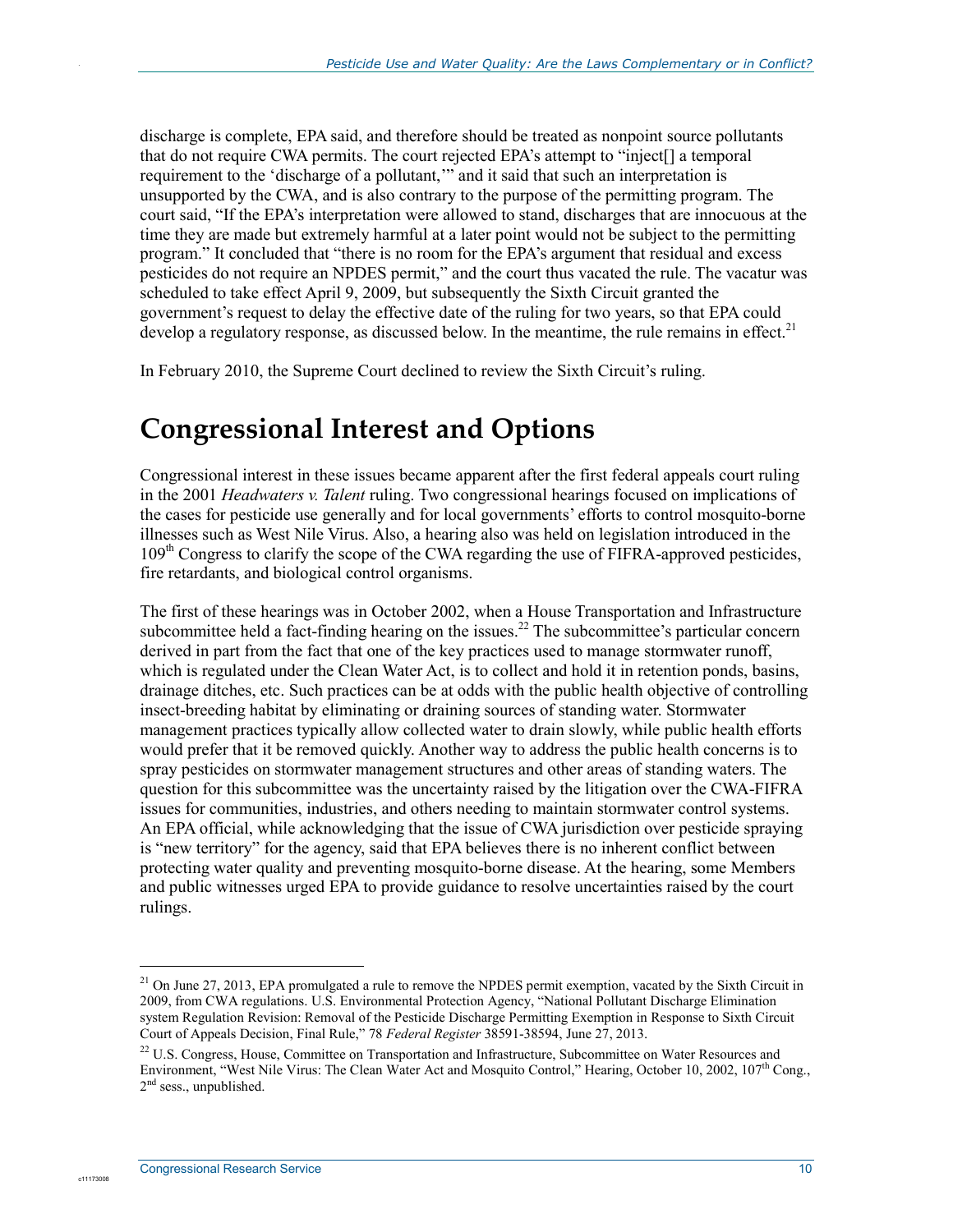The second congressional hearing, held by a House Government Reform subcommittee in October 2004, examined challenges to controlling West Nile Virus.<sup>23</sup> The hearing was an opportunity for some Members and witnesses to express the view that EPA's July 2003 interim guidance, while helpful in clarifying EPA's position, failed to resolve all legal uncertainty, since it would not bind non-federal entities or bar citizen lawsuits. Witnesses said that EPA's guidance is a nonbinding legal document that would not deter filing of citizen lawsuits seeking to impose a permit requirement. Supporters of this view urged EPA to settle the legal questions through a formal rulemaking to revise CWA rules. An EPA official said that even if EPA were to promulgate a rule (as it subsequently did), states will still have the discretion to continue to require non-NPDES permits, and a formal rule would not preclude citizen lawsuits from seeking to force localities to file for permits. EPA acknowledged these same points in the 2005 guidance. Others at this hearing agreed on the need for a formal rulemaking, but recommended that in doing so, EPA should reverse the interpretation detailed in the guidance, not codify it.

In the  $108<sup>th</sup>$  Congress, Senate appropriators included language in their report on EPA's FY2005 funding bill calling on EPA to finalize the interim guidance by December 2004 and to clarify the long-standing distinction between agriculture and silviculture activities that do and do not require CWA permits. $24$ 

In 2003, a number of House and Senate Members urged the Bush Administration to support Supreme Court review of the *Forsgren* case, but ultimately the Administration did not endorse industry's request for a review, and the Court did not grant certiorari. Some Members of Congress also submitted comments in support of the July 2003 interim guidance document and the January 2005 regulatory proposal.

### **Options for EPA**

As described above, in January 2009, the U.S. Sixth Circuit Court of Appeals rejected EPA's rationale for its 2006 rule that attempted to specify circumstances in which pesticides applied to waters of the United States do not require NPDES permits. The court appeared to leave little room for EPA to fashion a new rule consistent with the agency's long-standing view that FIFRAcompliant applications do not require CWA permits. Agriculture industry groups are fearful that the court's ruling will lead to permit requirements for each pesticide application, placing significant burdens on industry and EPA. Accordingly, several industry groups (the American Farm Bureau Federation, American Forest and Paper Association, and CropLife America, the trade organization for agriculture and pest management) petitioned for a rehearing of the case by the full Sixth Circuit court, but the rehearing request was rejected.

The federal government did not seek a rehearing of the case. Instead, the government petitioned the court for a two-year stay of the order vacating the exemption, to give EPA time to work with states and the regulated community to develop a general permit for pesticide applications covered

 $\overline{a}$ 

<sup>&</sup>lt;sup>23</sup> U.S. Congress, House, Committee on Government Reform, Subcommittee on Energy Policy, Natural Resources and Regulatory Affairs, "Current Challenges in Controlling the West Nile Virus," Hearing, October 6, 2004, 108<sup>th</sup> Cong., 2<sup>nd</sup> sess. (Serial No. 108-274), 182 p.

<sup>&</sup>lt;sup>24</sup> U.S. Senate, Committee on Appropriations, "Departments of Veterans Affairs and Housing and Urban Development, and Independent Agencies Appropriations Bill, 2005," report to accompany S. 2825,  $108^{th}$  Cong.,  $2^{nd}$  sess., pp. 110-111.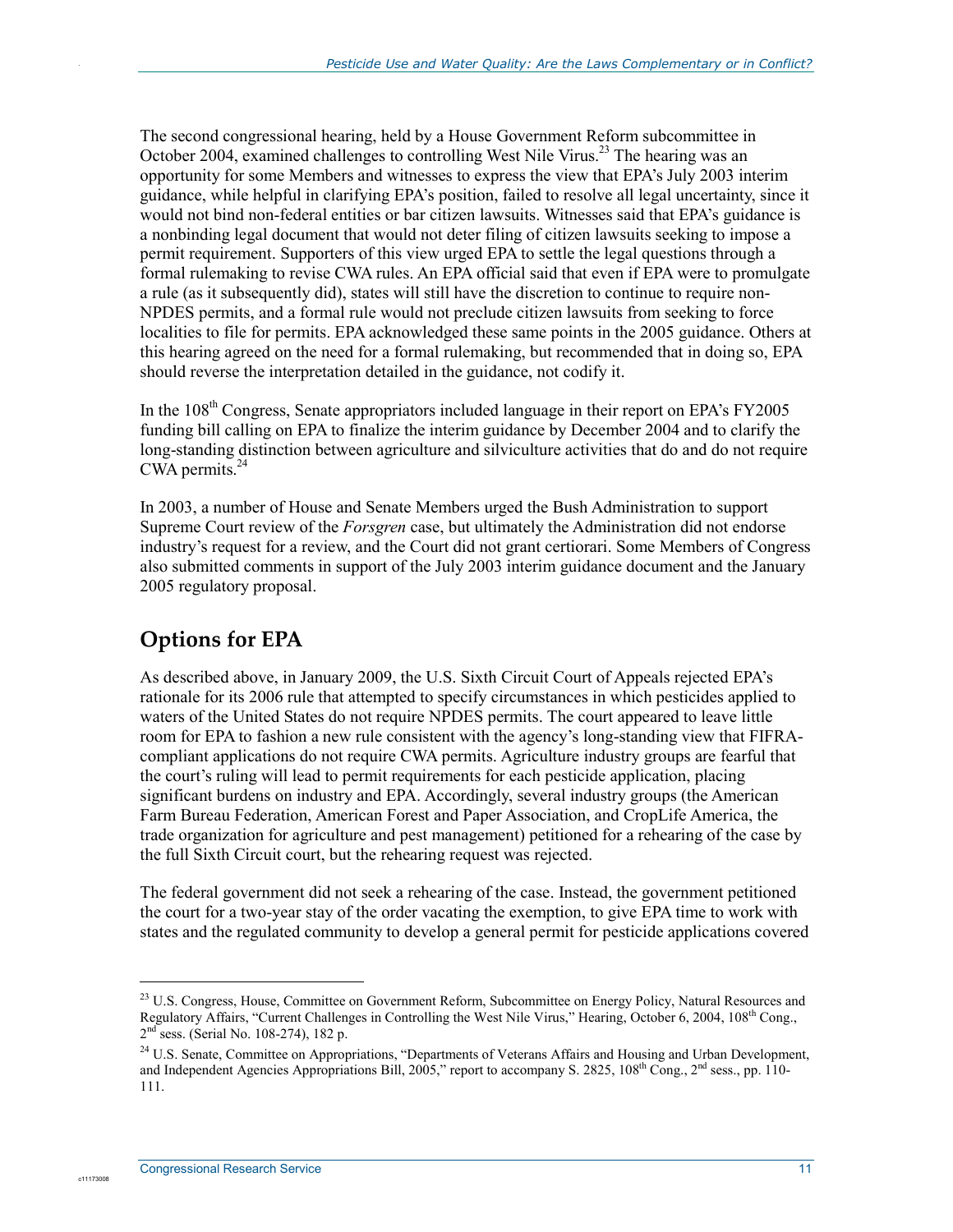by the decision. State water pollution agencies supported the government's request for the twoyear delay, which the court granted.

#### **EPA's Pesticide General Permit**

The two basic types of NPDES permits are individual permits that are specifically tailored for an individual discharger, and general permits that cover categories of point sources having common elements and that discharge the same types of wastes. General permits allow the permitting authority to allocate resources efficiently, especially when there is potentially a large number of permittees, and to provide timely permit coverage. Both individual and general permits are enforceable by the permitting authority and by private citizens (in federal court).

EPA uses its authority to issue NPDES general permits frequently, such as a general permit to cover discharges incidental to the normal operation of vessels (Vessel General Permit, or VGP) that applies to approximately 69,000 vessels.<sup>25</sup> Typically, dischargers seeking coverage under a general permit are required to submit a notice of intent to be covered by the permit, but this can be modified. For example, in the VGP, EPA provided automatic coverage for about 20,000 of the covered vessels. Still, even with general permits, development and implementation issues arise, including how EPA specifies applicable discharge limits based on technology available to treat pollutant constituents found in the discharge (i.e., effluent limits), and limits that are protective of the designated uses of the impacted water (i.e., water quality-based effluent limits), as required by the CWA.

EPA issued the pesticide general permit on October 31, 2011, as required by the federal court.<sup>26</sup> EPA estimates that the universe of activities affected by the court's ruling is approximately 5.6 million applications annually, which are performed by 365,000 applicators, including mosquito and other flying insect pest control, aquatic weed and algae control, aquatic nuisance animal control, and forest canopy pest control. The permit covers about 500 different pesticide active ingredients that are contained in approximately 3,700 product labels.

The permit applies to a variety of entities, including agricultural interests involved in crop and timber tract production, forest nurseries, and operating irrigation systems; pesticide and agricultural chemical manufacturing; mosquito or other vector control districts and commercial applicators that service them; utilities (e.g., electric power, natural gas, water supply and wastewater); and government agencies and departments engaged in air and water resource management and conservation. It requires all operators to minimize pesticide discharges to waters by practices such as using the lowest effect amount of pesticide product that is optimal for controlling the target pest. It also requires operators to prepare pesticide discharge management plans to document their pest management practices. Permittees must monitor for observable adverse effects in the treatment area and where the pesticides are discharged to U.S. waters.

The permit does not cover agricultural stormwater runoff or irrigation return flow, as these discharges are statutorily exempt from CWA permitting, and it also does not cover terrestrial

1

<sup>25</sup> For information on this general permit, see CRS Report R42142, *EPA's Vessel General Permit: Background and Issues*, by Claudia Copeland.

<sup>&</sup>lt;sup>26</sup> U.S. Environmental Protection Agency, "Final National Pollutant Discharge Elimination System (NPDES) Pesticide General Permit for Point Source Discharges From the Application of Pesticides; Notice of final permit," 76 *Federal Register* 68750-68756, November 7, 2011.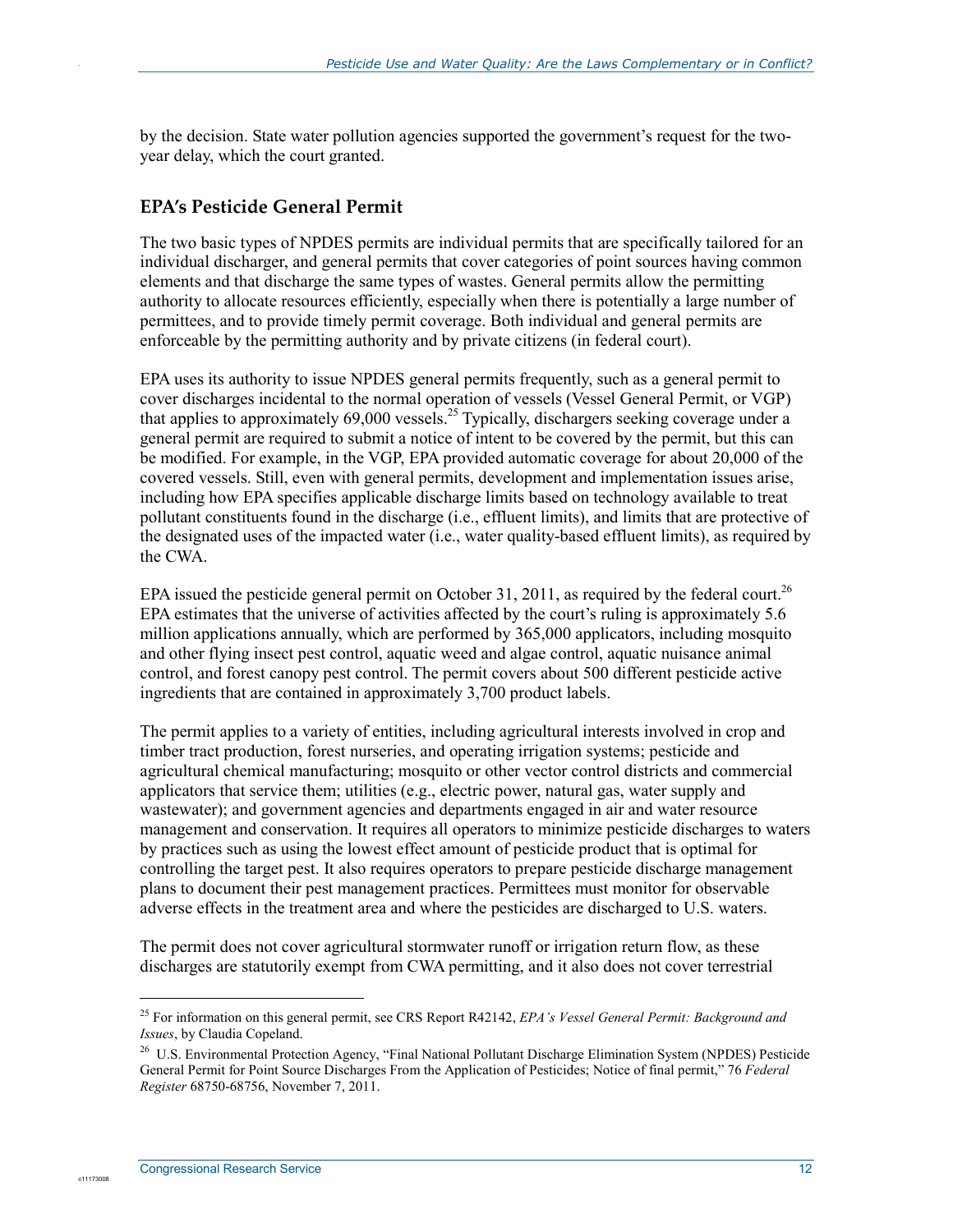application to control pests on agricultural crops or forest floors (i.e., it would not apply to pesticide applications that do not result in a discharge to U.S. waters). The EPA general permit applies in states and areas where EPA is the NPDES permitting authority, but it is being used as a model for other states to develop their own general permits.<sup>27</sup>

Issuance of the final permit was delayed several times and for several reasons: time needed to complete consultations with federal resource agencies under the Endangered Species Act (ESA); time needed for non-federal permitting authorities to review the final permit; and time needed by EPA to develop an electronic system on the Internet to accommodate permit applications.

In response to a number of commenters, EPA made certain changes in the final permit from the June 2010 proposal. While it covers the same pesticide use patterns as in the draft (mosquitoes and other flying insects, weed and algae control, animal pest control, and forest canopy pest control), the final permit increases the acreage threshold for requirements to submit a NOI to a permitting authority. For example, the draft stated that pesticides used to control mosquitoes or other flying insect pests would be subject to the NOI requirement if applied to 640 acres or more annually. Under the final permit, that threshold was increased to 6,400 acres per calendar year.

The final permit includes Endangered Species Act (ESA) provisions, following consultation with the National Oceanic and Atmospheric Administration (NOAA) Fisheries Service. As a result, coverage under the permit is available only for discharges not likely to adversely affect species that are listed as endangered or threatened under the ESA.<sup>28</sup>

#### **Other EPA Options**

One issue that EPA could address separately, in addition to developing a general NPDES permit, is pesticide drift, which many stakeholders had urged EPA to address in the final rule. The Federal Register Notice accompanying the rule noted that, at the time, EPA was awaiting advice from a workgroup of its Pesticide Program Dialogue Committee, which could recommend further actions. This committee was established in 1995 as a forum to provide feedback to EPA on various pesticide regulatory, policy, and program implementation issues. It is authorized pursuant to the Federal Advisory Committee Act (FACA), which details requirements for the management and oversight of federal advisory committees to ensure impartial and relevant expertise and advice to EPA and other agencies. In March 2006, the committee convened a Spray Drift Workgroup charged with studying the issue of pesticide drift across water and its accompanying impact on water quality and wildlife. The following year, the workgroup finalized a report that focused on issues related to product labeling, applicator training, and practices and equipment to mitigate drift and adverse effects. In November 2009, EPA proposed new pesticide labels to reduce the drifting of spray and dust from pesticide applications. The agency proposed guidance for pesticide labeling that is intended to describe scenarios when additional language would need

 $\overline{a}$ 

<sup>&</sup>lt;sup>27</sup> The CWA authorizes EPA to delegate NPDES permitting authority to qualified states, and EPA has done so for the majority of states. For this permit, EPA is the permitting authority in Massachusetts, New Mexico, New Hampshire, Oklahoma, Alaska, Idaho, and the District of Columbia; Indian lands in a number of states; and all U.S. territories except the Virgin Islands.

<sup>28</sup> For information, see CRS Report RL31654, *The Endangered Species Act: A Primer*, by M. Lynne Corn and Kristina Alexander.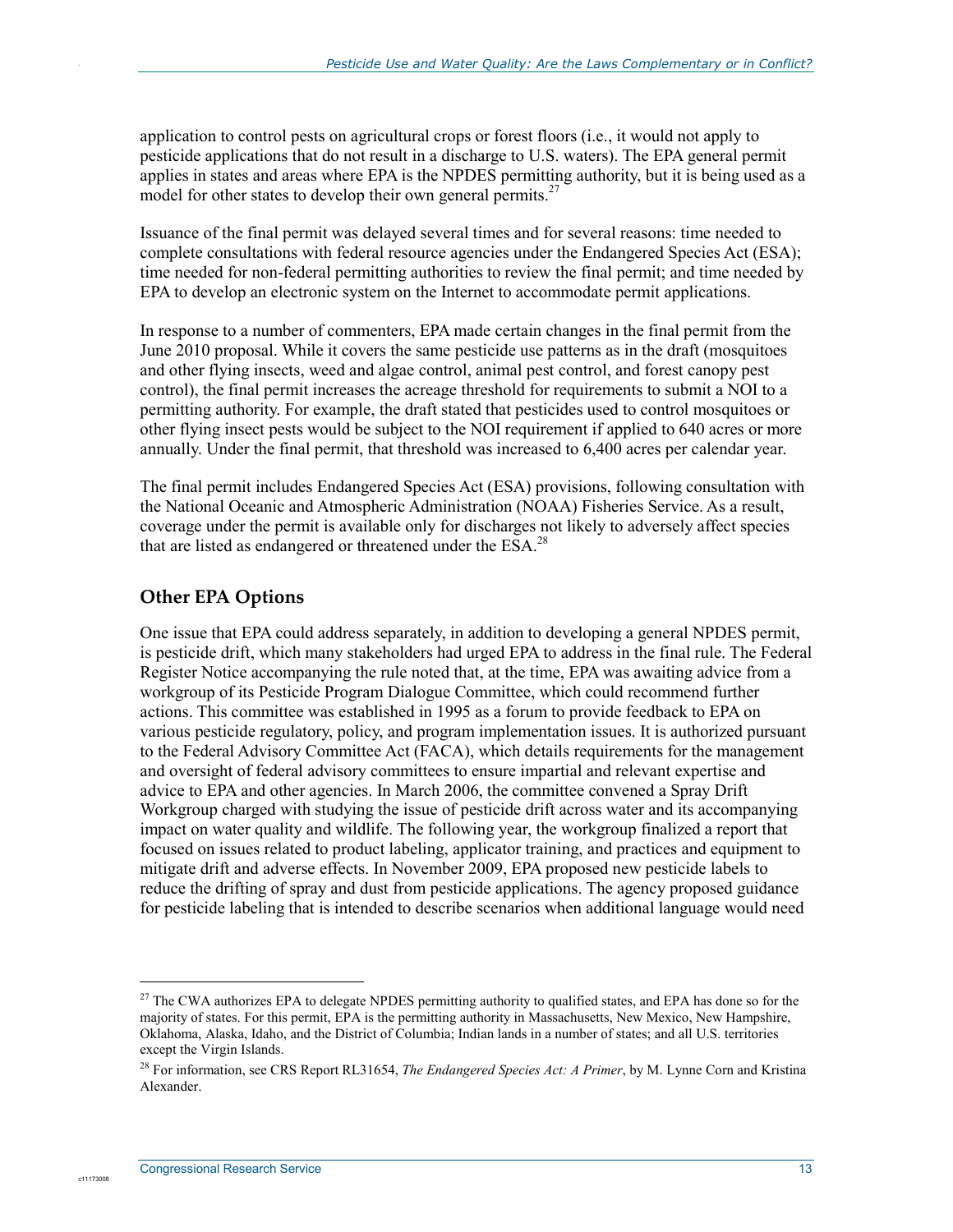to be added to a pesticide label to reduce drift from applications such as on golf courses or parks and noncommercial applications such as residential use on lawns and gardens.<sup>29</sup>

Other options for EPA relate to implementation of FIFRA and procedures used to evaluate the risks of pesticides during the registration process. Environmentalists have argued for some time that EPA's risk review procedures are inadequate because they fail to account for synergistic and additive effects, as well as sub-lethal and indirect effects of pollutants on the environment. In 2003, EPA convened a task force of officials from its pesticide and water quality offices to explore, among other things, whether the agency's pesticide review processes are protective enough to meet water quality standard limits. One outcome of the task force's ongoing review could be changes to implementation of FIFRA in order to address some of these concerns. Thus, in April 2009, EPA officials announced plans to complete a series of white papers on how to harmonize methods used by the agency's Office of Water and the Office of Pesticide Programs for ecological assessment of pesticide chemicals' water quality risks. The white papers are intended to address what officials acknowledge is a gap between the way the CWA and FIFRA approach pesticide risk.

#### **Congressional Activity**

Prior to the 2009 federal court ruling that vacated EPA's rule, some environmental activists favored legislation to clarify that NPDES permits *are* required, since they contended that the rule was unlawful. However, no such legislation was introduced. Others argued during this time that legislation is not needed because, in their view, the CWA is clear enough that permits are required for discharge of pesticides from point sources. The federal court's review of the EPA rule supports that view. But, following the court's ruling, other stakeholders have come to favor legislation to support a narrow view of the CWA's jurisdiction on this issue, although many acknowledge that any such legislative effort would be controversial and could be seen as representing not clarification but, rather, an environmental rollback.

Legislation intended to clarify that permits are not required for some or all pesticide spraying activity was introduced in the  $109<sup>th</sup>$  Congress (H.R. 1749 and S. 1269, the Pest Management and Fire Suppression Flexibility Act), but it was not enacted. These bills would have provided that NPDES permits are not required for the use of FIFRA-approved pesticides; chemicals, fire retardants, or water used for fire suppression; biological organisms used for plant pest or weed control; or silviculture activities such as timber harvesting that are not currently regulated as point source activities.

As discussed above, EPA's 2006 rule, subsequently vacated by a federal court, addressed situations in which pesticides are put directly in waters to control pests (e.g., controlling mosquito larvae or aquatic weeds) or cases of pesticides that are present over water and a portion of the pesticide is deposited in the water (e.g., aerial application to a forest canopy where waters of the United States may be present below the canopy). The proposed legislation in the  $109<sup>th</sup>$  Congress, in addition to codifying these policies, also would have addressed other, broader circumstances that EPA had declined to include in the rule: applications over land areas that may drift over and

1

<sup>&</sup>lt;sup>29</sup> U.S. Environmental Protection Agency, "Pesticides; Draft Guidance for Pesticide Registrants on Pesticide Drift Labeling," 74 *Federal Register* 57166-57168, November 4, 2009.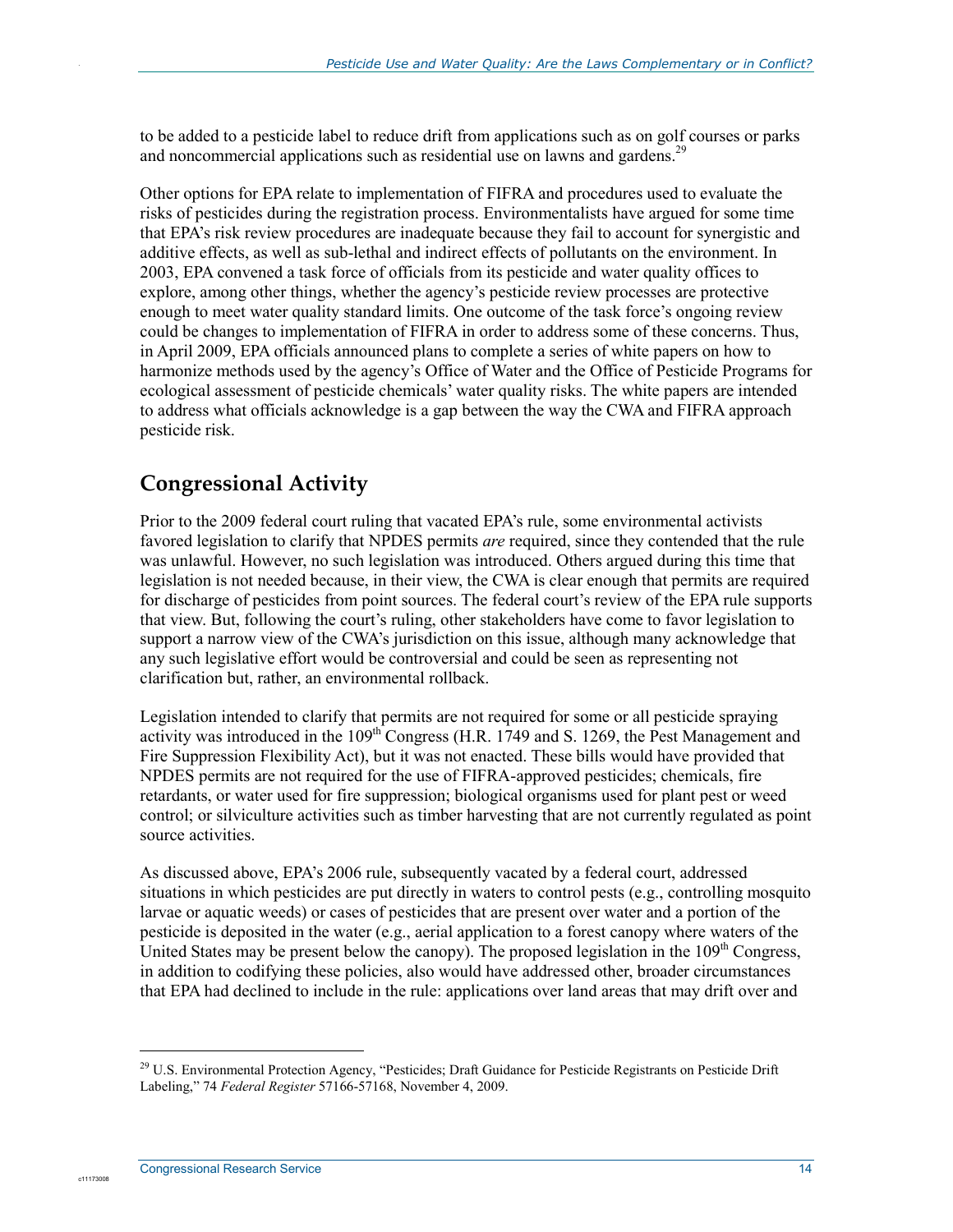into waters of the United States, broad exemption of activities for preventing or controlling plant pests or noxious weeds, and use of fire retardants.<sup>30</sup>

In September 2005, a House Transportation and Infrastructure subcommittee held a hearing on H.R. 1749.<sup>31</sup> Witnesses representing a number of sectors that are pesticide users (state foresters, western irrigation districts, and farmers) testified in support of the legislation, saying that it would resolve existing legal uncertainties about permitting. An EPA witness said that the agency's thenproposed rulemaking was intended to reduce uncertainty about the relationship between FIFRA and the CWA. The EPA official did not expressly endorse the legislation, but he said that EPA appreciated congressional efforts to reduce potential confusion over these issues. There was no further action on either H.R. 1749 or S. 1269 during the 109<sup>th</sup> Congress, and no similar legislation was introduced in the  $110<sup>th</sup>$  Congress.

Legislation on this issue was introduced in the  $111<sup>th</sup>$  Congress. One proposal was contained in identical bills, S. 3735 and H.R. 6087. The intention of the these bills was similar to that of the earlier bills—to clarify permitting requirements under other laws and, effectively, to nullify the 2009 federal court ruling—but the  $111<sup>th</sup>$  Congress legislation differed in several respects. First, it would have amended FIFRA, while the earlier bills would have amended the CWA. Second, the bills would not expressly have exempted chemicals, fire retardants, water used for fire suppression, or specified silviculture activities from permit requirements. Third, S. 3735 and H.R. 6087 were broader in their potential application. The earlier bills were limited to exempting FIFRA-authorized activities from CWA permits, but the  $111<sup>th</sup>$  Congress legislation would have exempted FIFRA-authorized activities from permits required by other federal environmental laws (including the CWA), other federal non-environmental permits or licenses, as well as state or local laws and ordinances. Pursuant to authority in FIFRA, many state and local governments control pesticide application within their jurisdictions by employing permitting systems to restrict aerial application of pesticides, or by imposing notice-and-posting requirements.

Another bill in the  $111^{th}$  Congress was H.R. 6273. This bill also was intended to nullify the 2009 federal court ruling, but it was narrower in scope than the other two measures. It would have amended both FIFRA and the CWA to provide that a CWA permit shall not be required by EPA, nor shall EPA require a state to require a permit, for the application of any pesticide that is subject to FIFRA if it is applied in conformance with that act.

#### **112th Congress**

 $\overline{a}$ 

c1117300

Attention to these issues has resumed in the  $112<sup>th</sup>$  Congress, and EPA's issuance of the PGP has been controversial. Critics continue to argue that requirements of CWA and FIFRA are duplicative, although others disagree, saying that the purposes and approaches of the two laws differ greatly (see discussion of "The Laws" above). Even as they are beginning to implement permit requirements for pesticide discharges, water quality officials in some states have said that they see little water quality benefit from the permit. Despite EPA's contention that many farms are

<sup>&</sup>lt;sup>30</sup> Reflecting a different approach, Rep. Goodlatte introduced a bill in the 107<sup>th</sup> Congress, H.R. 5329, that was intended to ease industry's ability to register pesticides for use in combating mosquito-borne illnesses. It would have amended FIFRA to expand the definition of what constitutes a "public health" pesticide.

<sup>&</sup>lt;sup>31</sup> U.S. Congress, House, Committee on Transportation and Infrastructure, Subcommittee on Water Resources and Environment, "Hearing, 'H.R. 1749, Pest Management and Fire Suppression Flexibility Act," 109<sup>th</sup> Cong., 1<sup>st</sup> sess., September 29, 2005 (109-33), 110 pp.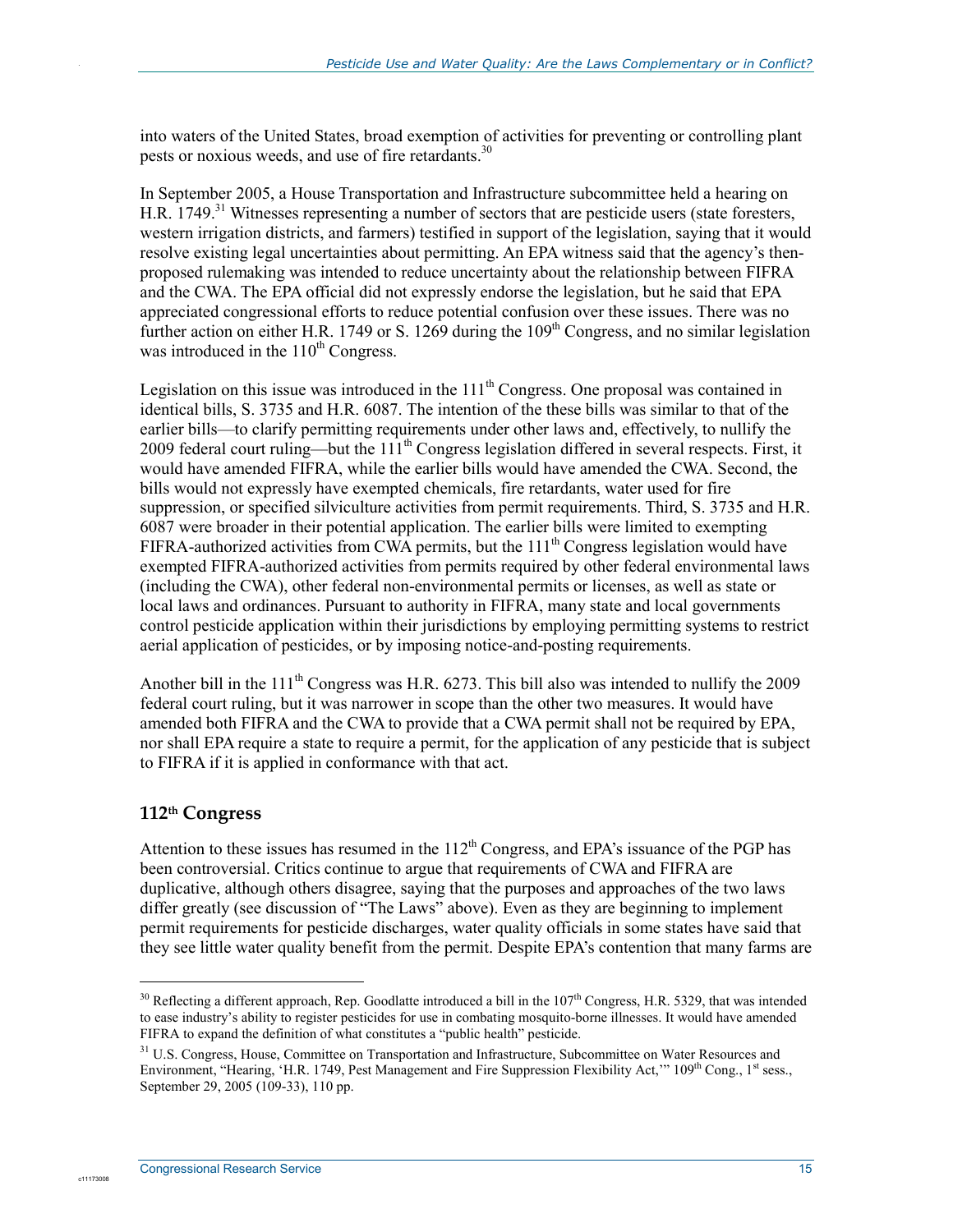not affected by the *National Cotton Council* ruling and do not need CWA permits for their pesticide applications,<sup>32</sup> the PGP has been particularly controversial in the agriculture community.

At a joint hearing of subcommittees of the House Agriculture and Transportation and Infrastructure committees in February 2011, draft legislation to overturn the *National Cotton Council* ruling was discussed. Subsequently introduced as H.R. 872, the bill would amend FIFRA and the CWA to provide that neither EPA nor a state may require a CWA permit for discharge of a pesticide whose use has been authorized pursuant to FIFRA. The bill defines specified circumstances where a permit would be required (e.g., municipal or industrial treatment works effluent that contains pesticide or pesticide residue). At the hearing, some Members indicated that the bill had been drafted with EPA's technical assistance, but the Administration's official position on H.R. 872 was unknown.

The House passed H.R. 872 on March 31, 2011, by a vote of 292-130. The Senate Committee on Agriculture, Nutrition, and Forestry approved the bill without amendment in June 2011. The text of H.R. 872 also was included as a provision of H.R. 2584, a bill providing FY2012 appropriations for EPA, which the House debated in July 2011, without taking final action. Although legislation to overturn the 2009 federal court ruling was not enacted before EPA issued the final pesticide general permit, some legislators reportedly discussed compromise legislation to provide for a temporary permit moratorium and an EPA study of impacts of pesticide discharges.

Related bills in the 112<sup>th</sup> Congress included S. 3605 (similar to H.R. 872, with the addition of a report to Congress on effectiveness of regulatory actions related to pesticide registration and protecting water quality) and S. 718 (a bill to amend only FIFRA to clarify that, notwithstanding any other law, no permit shall be required for use of a FIFRA-registered pesticide or organisms or practices covered by the Plant Protection Act).

In July 2012, the House Agriculture Committee ordered reported the 2012 farm bill (H.R. 6083, the Federal Agriculture Reform and Risk Management Act). A provision identical to Housepassed H.R. 872 was included in the legislation. The Senate had previously passed its version of a 2012 farm bill (S. 3240); it did not include a similar provision. The  $112^{th}$  Congress did not take final action on comprehensive farm bill legislation.

#### **113th Congress**

1

c1117300

Legislation to nullify the 2009 federal court ruling also has been introduced in the 113<sup>th</sup> Congress (H.R. 935, similar to H.R. 872 in the  $112^{th}$  Congress; S. 175, similar to S. 718 in the  $112^{th}$ Congress; and S. 802, similar to S. 3605 in the  $112<sup>th</sup>$  Congress). The House passed H.R. 935 on July 31, by a vote of 267-161.

In addition, a provision similar to H.R. 935 was included in farm bill legislation approved by the House in June 2013 (H.R. 2642). However, the Senate-passed version of farm bill renewal legislation (S. 954) did not include a similar provision. The 2014 farm bill enacted in February 2014 (the Agricultural Act of 2014, P.L. 113-79) also did not include a provision to overturn the Sixth Circuit ruling.

<sup>&</sup>lt;sup>32</sup> U.S. Environmental Protection Agency, "Information on the Pesticide General Permit for Agricultural Stakeholders," December 2011, http://www.epa.gov/npdes/pubs/pgp\_agfactsheet.pdf.